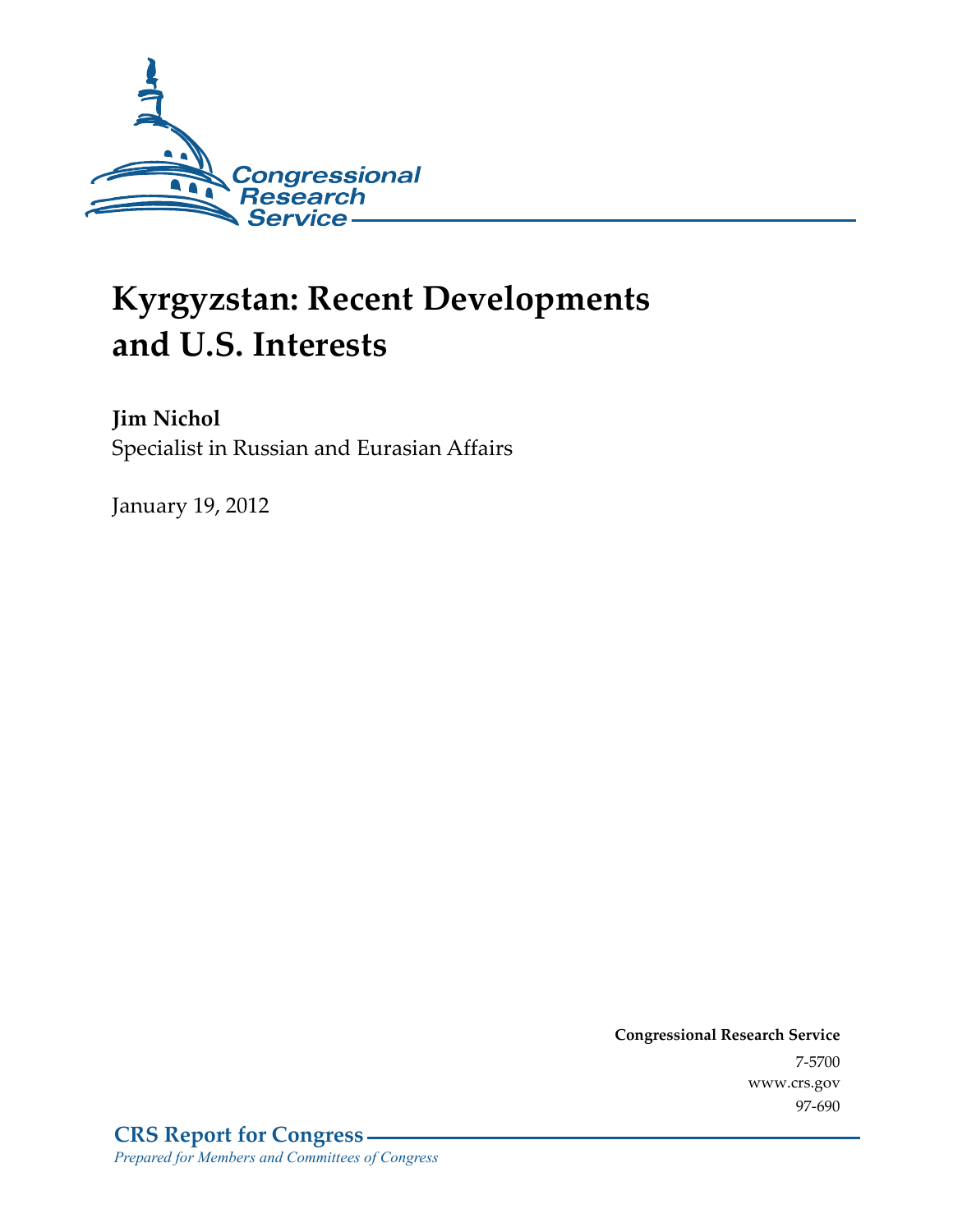## **Summary**

Kyrgyzstan is a small and poor Central Asian country that gained independence in 1991 with the breakup of the Soviet Union. The United States has been interested in helping Kyrgyzstan to enhance its sovereignty and territorial integrity, bolster economic reform and development, strengthen human rights, prevent weapons proliferation, and more effectively combat transnational terrorism and trafficking in persons and narcotics. Special attention long has been placed on bolstering civil society and democratization in what has appeared to be the most receptive—but still challenging—political and social environment in Central Asia.

The significance of Kyrgyzstan to the United States increased after the September 11, 2001, terrorist attacks on the United States. Kyrgyzstan offered to host U.S. forces at an airbase at the Manas international airport outside of the capital, Bishkek, and it opened in December 2001. The U.S. military repaired and later upgraded the air field for aerial refueling, airlift and airdrop, medical evacuation, and support for U.S. and coalition personnel and cargo transiting in and out of Afghanistan. The Kyrgyz government threatened to close down the airbase in early 2009, but renewed the lease on the airbase (renamed the Manas Transit Center) in June 2009 after the United States agreed to higher lease and other payments. President Almazbek Atambayev has declared that he will call for changes in its status after the current basing agreement expires in 2014. In early 2012, the Manas Transit Center reported that it hosts about 1,500 U.S. troops and U.S. contractors and a fleet of KC-135 refueling tankers.

Cumulative U.S. budgeted assistance to Kyrgyzstan for FY1992-FY2010 was \$1.22 billion (all agencies and programs). Kyrgyzstan ranks third in such aid per capita among the Soviet successor states, indicative of U.S. government and congressional support in the early 1990s for its apparent progress in making reforms and more recently to support anti-terrorism, border protection, and operations in Afghanistan. After an April 2010 coup in Kyrgyzstan and ethnic violence in June 2010 in the south of the country, the United States committed about \$90 million in urgent humanitarian and other assistance in addition to appropriated foreign assistance. The Administration has requested \$46.6 million in foreign aid for Kyrgyzstan for FY2012 for democratization, security, health, education, and agricultural reform programs.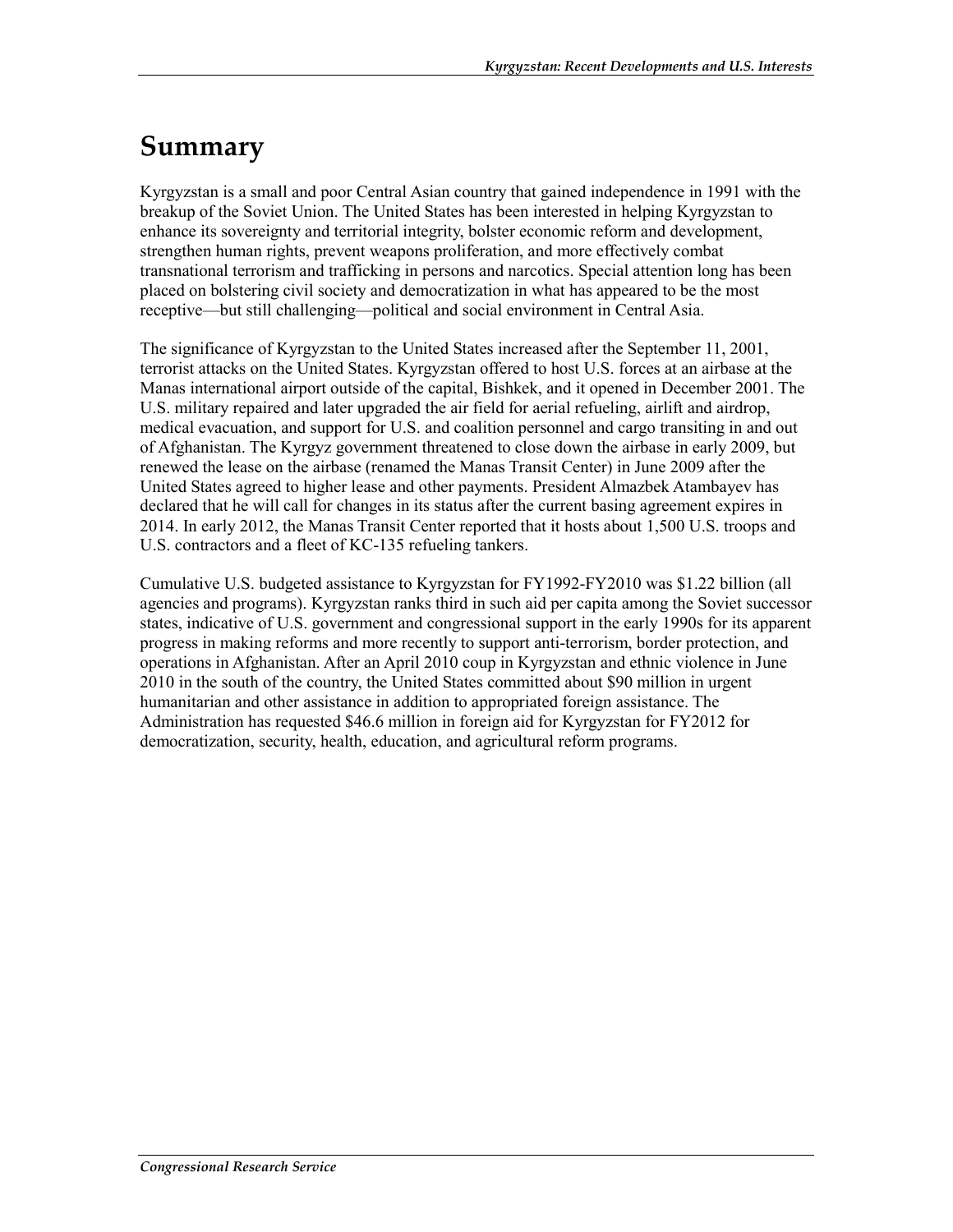## Contents

### Figures

|--|

#### Contacts

|--|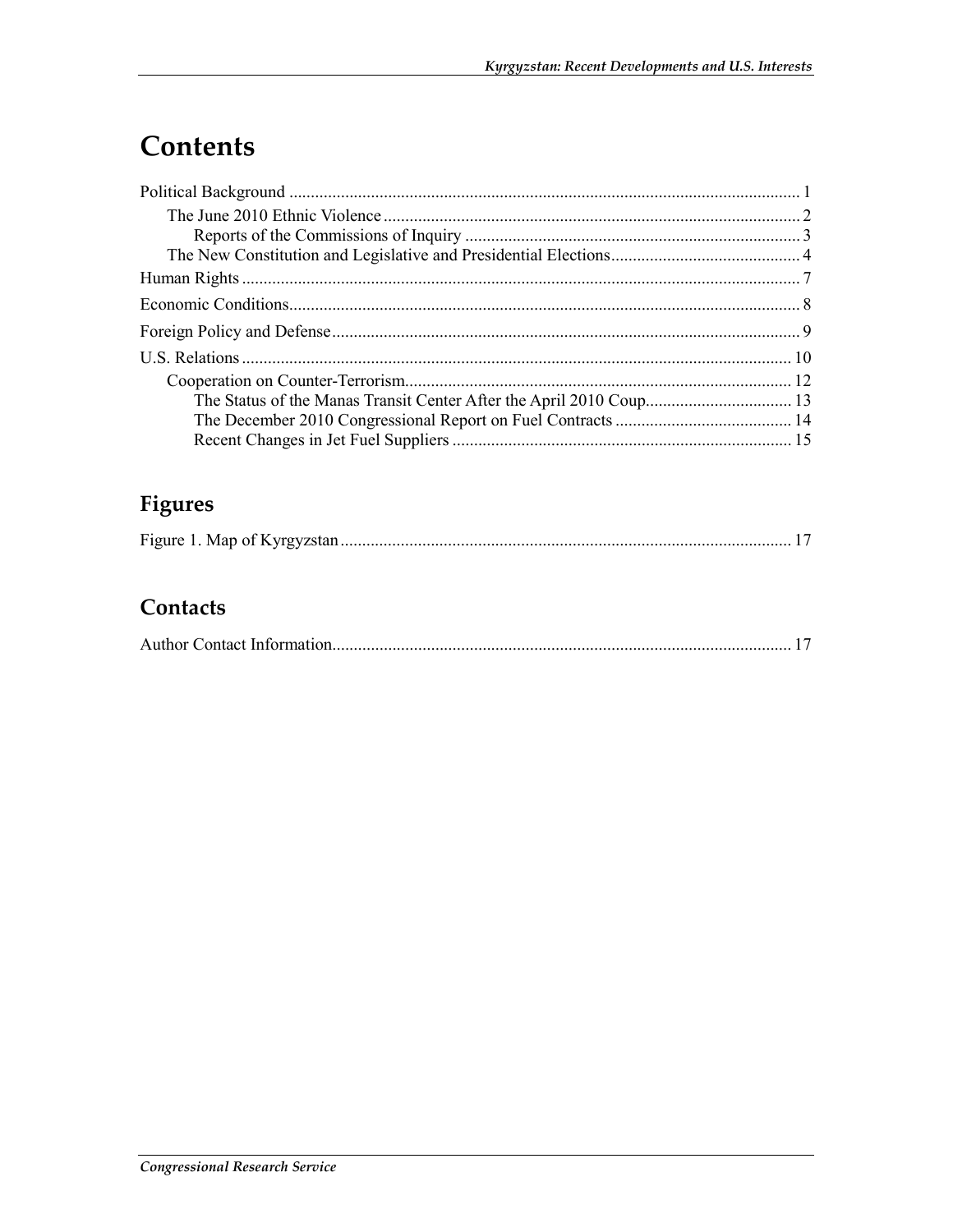## **Political Background**

The Kyrgyz Republic gained its independence at the end of 1991 with the dissolution of the former Soviet Union. Scientist and mid-level communist party official Askar Akayev had been elected president just before Kyrgyzstan gained independence, and he was re-elected in 1995 and 2000 in polls deemed problematic by monitors from the Organization for Security and Cooperation in Europe (OSCE). In the face of growing protests by oppositionists on charges of government corruption and vote fraud surrounding a legislative election, he fled the country in March 2005. Former opposition politician Kurmanbek Bakiyev was elected the new president in July 2005 in polling viewed as problematic by the OSCE. In 2007, Bakiyev reportedly orchestrated the holding of a referendum on a new constitution he had designed, and after the constitution was approved, similarly orchestrated a legislative election that yielded a majority for a new political party he had set up. In July 2009, President Bakiyev was overwhelmingly reelected with 76% of the vote in a race deemed problematic by the OSCE. In the winter of 2009-2010, the population faced growing electric power outages and large boosts in electricity and gas prices that many citizens blamed on corruption and mismanagement.

After two days of large-scale unrest in the capital of Bishkek and other cities that appeared to be linked to rising utility prices and government repression, opposition politicians ousted the Bakiyev administration on April 8, 2010, and declared an interim government pending a new presidential

#### **Kyrgyzstan Basic Facts**

**Area and Population**: Land area is 77,415 sq. mi.; about the size of South Dakota. Population is 5.59 million (CIA, *The World Factbook*, mid-2011 est.).

**Ethnicity**: 69.2% Kyrgyz, 14.7% Uzbek, 8.3% Russian, and others (Kyrgyzstan National Statistics Committee, 2009 est.). Ethnic Uzbeks are a majority in areas of southern Kyrgyzstan. About 420,000 ethnic Kyrgyz reside elsewhere in the former Soviet Union and 170,000 in China.

**Gross Domestic Product:** \$11.85 billion; per capita GDP is about \$2,200 (*The World Factbook*, 2010 est., purchasing power parity).

**Political Leaders:** President: Almazbek Atambayev; Prime Minister: Omurbek Babanov; Foreign Minister: Ruslan Kazakbayev; Defense Minister: Taalaybek Omuraliyev.

**Biography:** Atambayev was born in 1956 in the village of Arashan, near Bishkek. He graduated from the Ordzhonikidze Institute in Moscow in 1980, specializing in engineering and economics. In the 1980s he worked in engineering, in the Presidium of the Kyrgyz Supreme Soviet (legislature) and as an official in the Bishkek city government. In the 1990s, he was a private businessman. In 1993, he helped form the Social Democratic Party, and was named its head in 1999. He was first elected to the Kyrgyz legislature in 1995. He unsuccessfully ran against then-President Askar Akayev in 2000, and against then-President Kurmanbek Bakiyev in 2009. He and his party played an active role in the overthrow of Akayev (the so-called "Tulip Revolution") in March 2005. From December 2005 to April 2006, he served as Minister of Industry, and from March 2007 until November 2007, as prime minister in the Bakiyev government. He and his party played an active role in Bakiyev's overthrow in April 2010, and he served as prime minister in the interim government of then-President Roza Otunbayev. He stepped down as prime minister in September to run in the October 2011 presidential election.

election in six months.<sup>1</sup> Roza Otunbayeva, a former foreign minister and ambassador to the United States, was declared the acting prime minister. Bakiyev initially fled to his native region in

<sup>&</sup>lt;sup>1</sup> Some analysts argue that the 2005 and 2010 unrest was orchestrated by competing elite and inter-related criminal interests. Scott Radnitz, *Weapons of the Wealthy: Predatory Regimes and Elite-Led Protests in Central Asia* (New York: Cornell University Press, 2010); Pavel Dyatlenko, "Kyrgyzstan: Protests on Demand, Marginalized Groups Serve as Rent-a-Mob Demonstrators Whenever the Country is Convulsed by Unrest," *Report News: Central Asia*, War and Peace Reporting, Issue 626, August 24, 2010. Some analysts argue that Russian policies, including media criticism of the Bakiyev regime and the imposition of fuel tariffs, contributed to Bakiyev's ouster. See Bruce Pannier, "Russia's Star on Rise Again in Kyrgyzstan," *RFE/RL*, April 9, 2011.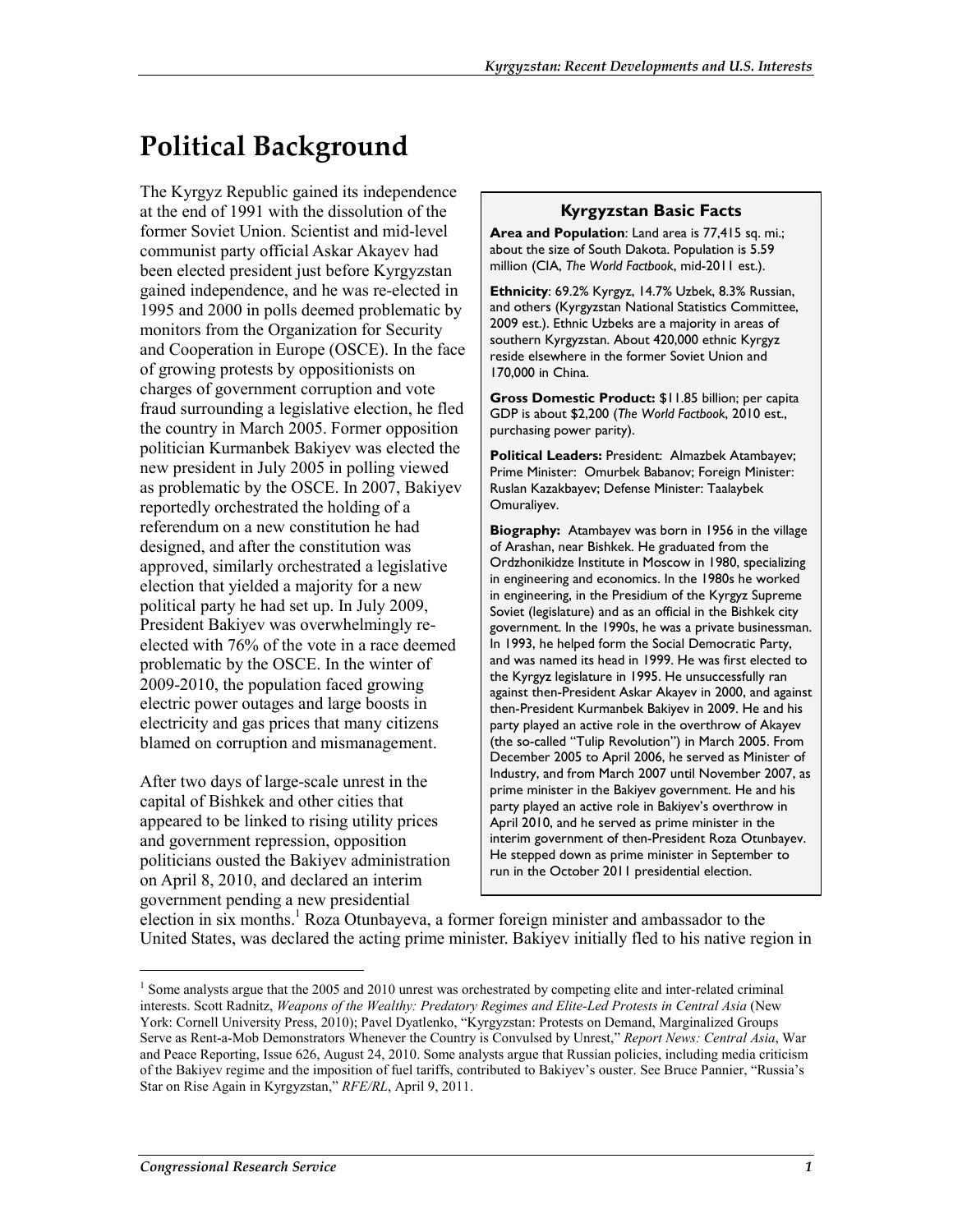southern Kyrgyzstan but was given refuge in Belarus on April 19. The interim leadership formed a commission on May 4 to draft a new constitution to establish a system of governance with greater balance between the legislative and executive branches.<sup>2</sup>

### **The June 2010 Ethnic Violence**

Deep-seated tensions between ethnic Kyrgyz and ethnic Uzbeks in southern Kyrgyzstan erupted on June 10-13, 2010. Grievances included perceptions among some ethnic Kyrgyz in the south that ethnic Uzbeks controlled commerce, views of some ethnic Uzbeks that they were excluded from the political process, and views among many Bakiyev supporters in the south that ethnic Uzbeks were supporting their opponents. Allegedly, fighting began between rival ethnic-based gangs at a casino in the city of Osh on the night of June 10-11 and quickly escalated, fuelled by rumors of rapes and other atrocities committed by each side.<sup>3</sup> The fighting over the next few days resulted in at least 470 deaths and nearly 2,000 injuries. About three-quarters of those killed reportedly were ethnic Uzbeks, while injuries were more evenly distributed between the two ethnic groups. The violence also resulted in a wave of over 400,000 refugees and IDPs, mostly ethnic Uzbeks, and the destruction of nearly 3,000 homes and businesses in Osh and Jalal-Abad, mostly those belonging to ethnic Uzbeks. Otunbayeva appealed to Russia for troops to help end the fighting, but the CSTO, meeting in emergency session, agreed to only provide humanitarian assistance. Although critical of the Kyrgyz government, Uzbekistan did not intervene militarily or permit its citizens to enter Kyrgyzstan to join in the fighting. After some hesitation, the Uzbek government permitted about 111,000 ethnic Uzbeks to settle in temporary camps in Uzbekistan. Virtually all had returned to Kyrgyzstan by the end of June.<sup>4</sup>

An OSCE informal foreign ministers' meeting in July 2010 endorsed sending a 52-member police advisory group for an initial period of four months to help facilitate peace in southern Kyrgyzstan.<sup>5</sup> Resistance from some groups in Kyrgyzstan to the proposed unarmed police advisors prevented the deployment of the group, and in November 2010 the OSCE Permanent Council changed the mandate to a "Community Security Initiative" (CSI) of mixed local and international police advisors. The first CSI advisors were deployed in late December 2010. Three police officers from the United States have participated in the CSI, and the United States has backed continuing the program in 2012.

International donors meeting in Bishkek in late July 2010 pledged \$1.1 billion in grants and loans to help Kyrgyzstan recover from the June violence. The United States pledged \$48.6 million in addition to FY2010 appropriated foreign assistance and FY2011 requested aid (see below).

 $\overline{a}$ 

<sup>2</sup> CRS Report R41178, *The April 2010 Coup in Kyrgyzstan and its Aftermath: Context and Implications for U.S. Interests*, by Jim Nichol.

<sup>3</sup> *The Pogroms in Kyrgyzstan,* International Crisis Group, August 23, 2010. See also OSCE, *Report of the Independent International Commission of Inquiry into the Events in Southern Kyrgyzstan in June 2010*, May 2, 2011. Previous Kyrgyz-Uzbek ethnic violence had occurred in Osh city and region in June 1990, reportedly resulting in over 300 deaths and nearly 500 injuries. Soviet troops were deployed to quell the violence, and remained in the region for six months. The violence helped repudiate the communist leadership, leading to Askar Akayev's rise to power.

<sup>4</sup> UNHCR. *Final Report on UNHCR Emergency Operations in the Republic of Uzbekistan*, July 23, 2010.

<sup>5</sup> OSCE. Press Release. *OSCE and Kyrgyzstan Agree on Principles for OSCE Police Advisory Group*, July 16, 2010; *OSCE Chairperson Says Presence of Police Advisory Group in Kyrgyzstan will Facilitate Strengthening Trust, Stability and Order in Country*, July 22, 2010.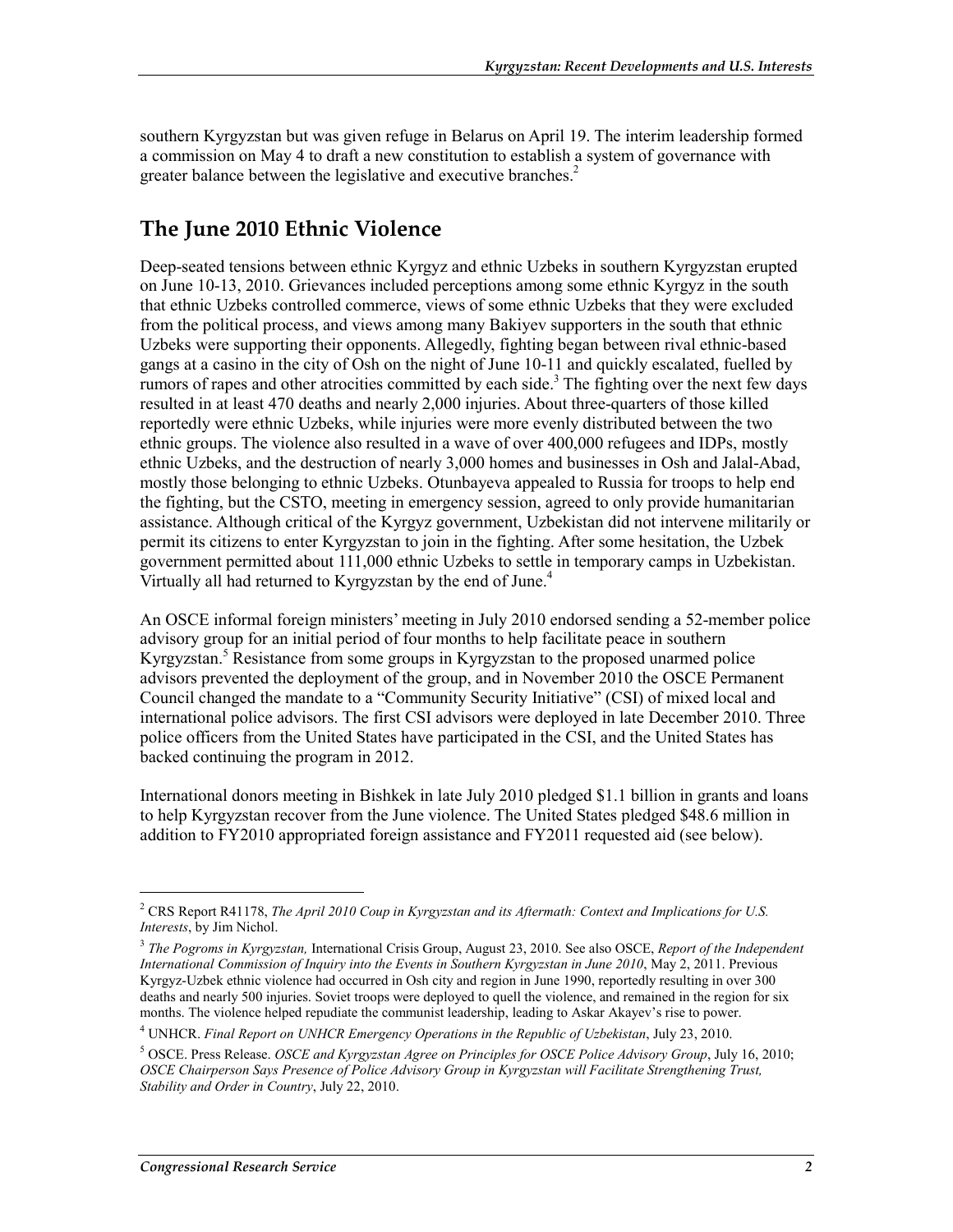The Otunbayeva government suffered a serious political blow in August 2010 when it allegedly failed in an attempt to oust the rebellious mayor of Osh, Melis Myrzakmatov. He had been appointed by former President Bakiyev and retained the support of Bakiyev's local supporters after the president's ouster. An ultranationalist, he was implicated in the violence against ethnic Uzbeks in June and subsequent harassment. He reportedly is lobbying to replace the governor of Osh region, who was appointed by Otunbayeva. In May 2011, he denounced the findings of the OSCE Commission of Inquiry (see below), blaming "separatists" among the "Uzbek diaspora," members of the Otunbayeva government, and foreign interests for the June 2010 ethnic unrest. Some observers argue that Myrzakmatov's defiance of the central government highlights its weak authority in southern Kyrgyzstan.

#### **Reports of the Commissions of Inquiry**

On January 10, 2011, a Kyrgyz commission issued its findings on the causes of the June 2010 violence in southern Kyrgyzstan between ethnic Kyrgyz and ethnic Uzbeks. The report largely blamed ethnic Uzbek "extremists" and some supporters of former Kyrgyz President Kurmanbek Bakiyev for fomenting the violence. The report also blamed interim government officials of ineptness in dealing with the escalating ethnic tensions. The commission called for the government to give an award to Uzbekistan's President Islam Karimov for his efforts to temporarily shelter ethnic Uzbeks fleeing the fighting.

On May 2, 2011, an international commission formed under the leadership of Kimmo Kiljunen, the Special Representative for Central Asia of the OSCE Parliamentary Assembly, released its report of findings regarding the June 2010 violence. The commission concluded that the Kyrgyz provisional government failed to adequately provide security and leadership to stifle rising tensions and incidents in May or to minimize the effects of the June ethnic violence. The commission criticized Gen. Ismail Isakov (currently a deputy in the legislature), who assumed command over security in Osh region, for not using his 2,000-man military force to prevent or stop the bulk of the violence in Osh city, and raised concerns that security forces were directly or indirectly complicit in the violence (according to the commission, most police, military, and other security personnel are ethnic Kyrgyz). The commission also criticized the Commandant of Jalal-Abad, Kubatbek Baybolov (who ran in the October 2011 presidential election but received less than 1% of the vote; see below), of laxity in quelling violence and failing to ensure that crimes associated with the violence are properly investigated and prosecuted. The commission called for the Kyrgyz government to condemn ultra-nationalism and proclaim that the state is multinational, promote gender equality, provide special rights for Uzbek language use in the south, train security forces to uphold human rights and not subvert state interests through parochial loyalties, impartially investigate and prosecute those responsible for the violence, establish a truth and reconciliation commission, and provide reparations.  $\delta$  The Kyrgyz government rejected the finding that security forces were complicit in the violence, continued to blame the former Bakiyev regime and Islamic extremists for fomenting the clashes, and stated that ethnic Uzbeks shared substantial blame for committing human rights abuses. The legislature declared that the report was biased and a threat to national security, and declared Kiljunen *persona non grata*.

Some observers have raised concerns that what they view as inadequate efforts by the Kyrgyz government to foster ethnic reconciliation could result in new ethnic unrest. Among such

<sup>6</sup> OSCE, *Report of the Independent International Commission of Inquiry into the Events in Southern Kyrgyzstan in June 2010*, May 2, 2011.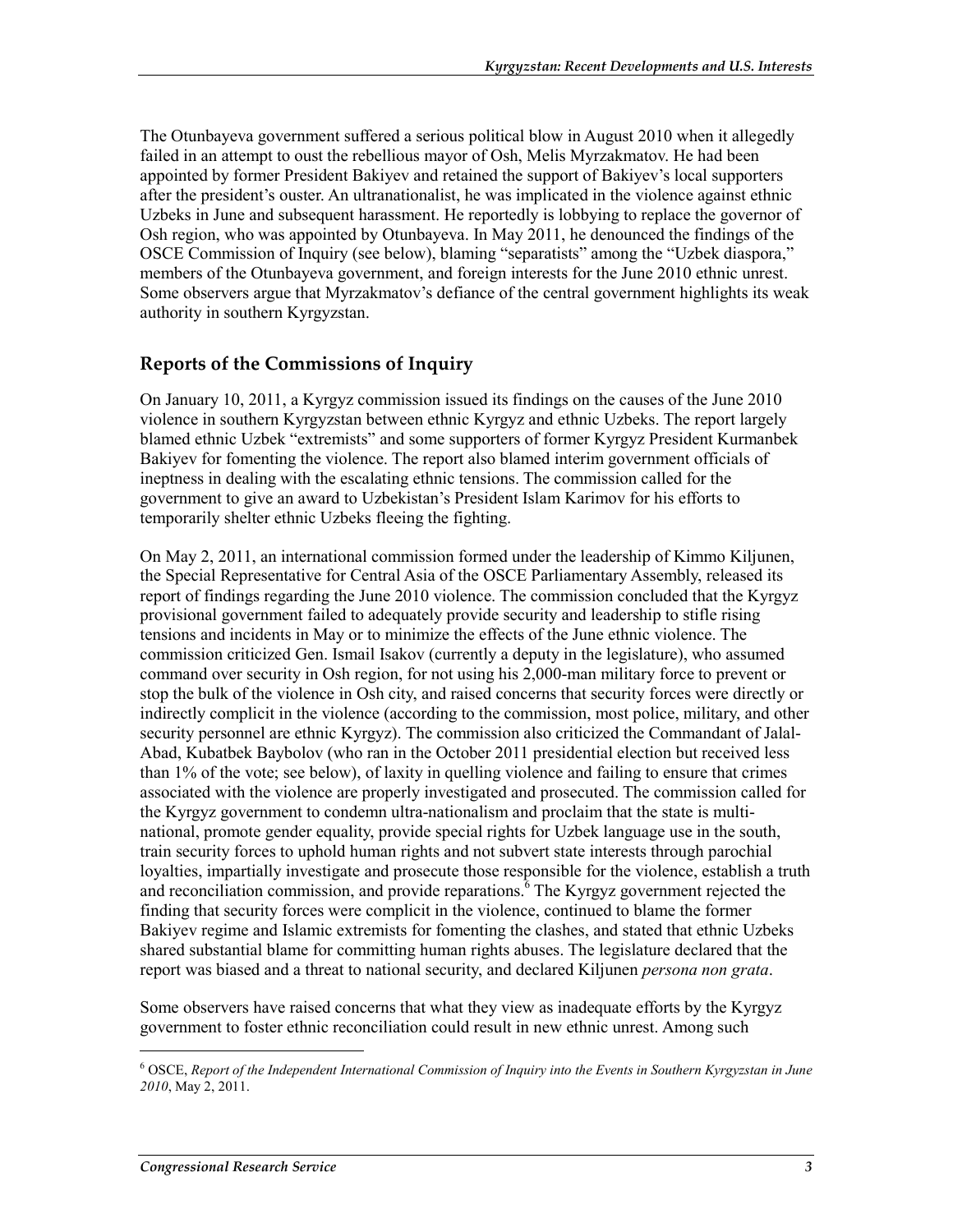concerns, the Islamic Movement of Uzbekistan (IMU), a terrorist group currently based in Afghanistan and Pakistan, reportedly has vowed actions against the Kyrgyz government for its alleged abuses against ethnic Uzbeks in southern Kyrgyzstan. A few observers have alleged that some ethnic Uzbek youth in the south are being recruited by the IMU.<sup>7</sup> Indicating the fragile state of inter-ethnic relations, violence occurred in the southwest town of Andarak in late December 2011, reportedly involving up to 1,500 ethnic Tajiks and Kyrgyz and resulting in several injuries and some property damage.

#### **The New Constitution and Legislative and Presidential Elections**

Despite the violence, the interim government felt strongly that the country's stability would be enhanced by going ahead with a June 27, 2010, referendum on the draft constitution. According to the government, the turnout was 72% and over 90% approved the draft constitution. A limited OSCE observer mission reported that vote-counting procedures seemed problematic in the polling stations visited.<sup>8</sup> Although at least some ethnic Uzbeks felt that the draft constitution failed to protect or enhance their interests, voting was reported to be largely supportive of the draft constitution, although turnout was lower. Under the law implementing the new constitution, Otunbayeva was designated the president, although it also was stipulated that she could run when presidential elections were held at the end of 2011. She was sworn in as president on July 3, 2010.

The constitution creates a hybrid system where the president, the prime minister, and the legislature share power. It restricts the president to a single, six-year term in office and makes it easier for the legislature to impeach the president. The president still possesses extensive powers, including the right to appoint military and security heads and higher military officers. He also heads the Security Council and is commander-in-chief of the armed forces. However, the prime minister and his government are tasked with formally directing and executing domestic and foreign policy, and the power to negotiate and sign international treaties is shared by the president and prime minister. The president also no longer can directly submit draft laws to the legislature but retains the right to veto bills passed by the legislature (which can override his veto by the twothirds majority). The size of the legislature (Jogorku Kenesh) is increased from 90 to 120 members to be elected for five years using proportional voting. The constitution mandates that a majority party cannot hold more than 65 seats and that deputies have limited immunity from prosecution only in connection with their official duties. The minority parties in the legislature are guaranteed the chairmanships of the budget and legal affairs committees. The new constitution establishes a complex system for the majority party or coalition in the legislature to approve a prime minister. The Venice Commission, an advisory body of the OSCE, praised the constitution for introducing "for the first time, a form of parliamentary regime in Central Asia," with a greater balance between the president, the legislature, and the executive branch, but stressed that the president retained substantial powers.<sup>9</sup>

 $\overline{a}$ 

<sup>7</sup> Neil Melvin, *Promoting a Stable and Multiethnic Kyrgyzstan: Overcoming the Causes and Legacies of Violence*, Open Society Foundations, March 7, 2011; .Bruce Pannier, "The Growing Threat of Militants in a Corner of Central Asia," *RFE/RL*, April 23, 2011; "Islamic Movement of Uzbekistan Says It Has New Leader and Can Attack Targets in Central Asia," *Report News: Central Asia*, Issue 631, Institute of War and Peace Reporting, October 13, 2010.

<sup>8</sup> OSCE. Office for Democratic Institutions and Human Rights. *The Kyrgyz Republic Constitutional Referendum, 27 June 2010: OSCE/ODIHR Limited Referendum Observation Mission Report*, June 27, 2010.

<sup>9</sup> European Commission for Democracy through Law (Venice Commission), *Opinion on the Draft Constitution of the Kyrgyz Republic (version published on 21 May 2010) Adopted by the Venice Commission at its 83rd Plenary Session (Venice, 4 June 2010)*, June 8, 2010, at http://www.venice.coe.int/docs/2010/CDL-AD(2010)015-e.pdf. See also (continued...)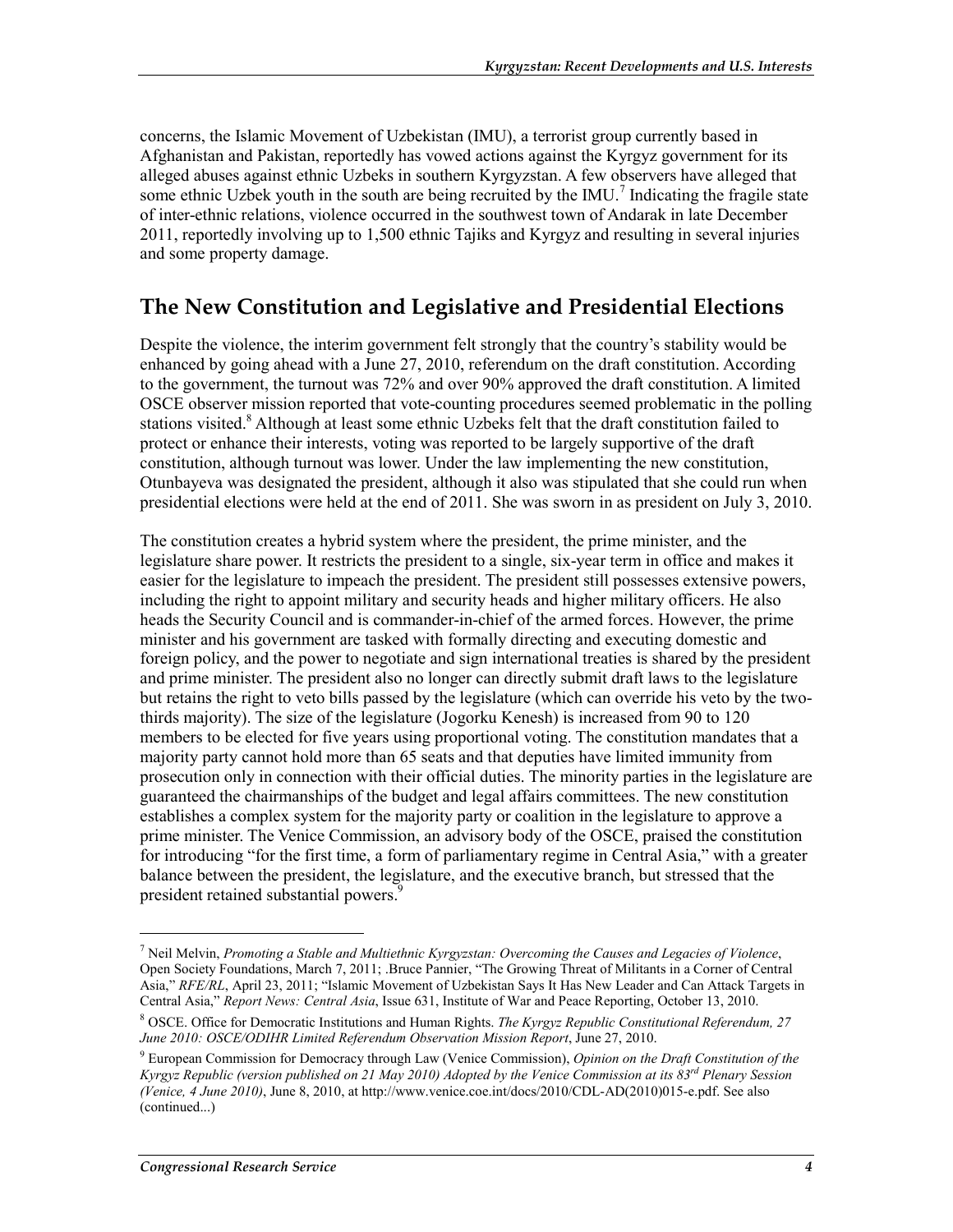On October 10, 2010, 29 political parties competed in the election of the Jogorku Kengesh. OSCE monitors reported that the election "constituted a further consolidation of the democratic process and brought the country closer to meeting its international commitments on democratic elections." The OSCE monitors stated, however, that vote-counting was poorly organized and that tabulation procedures were not followed properly in half of the polling stations visited and in onethird of territorial electoral commissions.<sup>10</sup> Five parties were determined to have overcome a 5% vote hurdle and a regional vote hurdle to gain seats. The Ata Jurt Party, linked to former Bakiyev officials and to ultranationalists, received the largest percentage of 1.7 million votes, 8.5%, and 28 seats; the Social Democratic Party (SDP; Atambayev's and Otunbayeva's party) won 7.8% of the vote and 26 seats; the opposition Ar Namys won 7.6% of the vote and 25 seats; the centrist opposition Respublika won 6.9% of the vote and 23 seats; and the pro-government Ata Mekan won 5.5% of the vote and 18 seats. Over 60% of 1.7 million votes went to parties that did not pass the vote hurdles to gain seats. Since no one party obtained over one-half of the legislative seats, they negotiated on forming a ruling coalition.

President Obama hailed the election as demonstrating "important and positive attributes of a genuine democracy." Secretary Clinton praised the reported "free, fair, and legitimate" election, and argued that "countries with a much longer history of elections have not achieved the high quality of election that was held here in Kyrgyzstan." Assistant Secretary of State Robert Blake claimed that U.S. assistance and election monitoring had facilitated the holding of the "democratic" election.<sup>11</sup>

Respublika and Ata Meken clash on their attitudes toward Russia, with Ata Meken considered anti-Russian while all other winning parties hold expectations that Russia will help Kyrgyzstan economically. Russian media strongly criticized Ata Meken during the election campaign, reportedly reducing the party's appeal to voters. Some observers raised concerns that Ata Jurt Party co-head Kamchibek Tashiyev called during the campaign for recreating a strong presidential form of rule in contravention of the new constitution and for closing the Manas Transit Center. However, more recently he has averred that the future of the Manas Transit Center will depend on consultations with U.S. and Russian officials. Ar-Namys head Feliks Kulov also has called for such consultations. This stance appears to provide a veto to Russia on the issue of the continued presence of the Manas Transit Center, according to some observers.<sup>12</sup>

After one failed attempt to form a government, President Otunbayeva asked Respublika to form a coalition, and on December 17, 2010, it announced a coalition with the SDP and the Ata Jurt Party, controlling 77 seats out of 120. The coalition nominated SDP official Almazbek Atambayev

<sup>(...</sup>continued)

Venice Commission, *Draft Constitution of the Kyrgyz Republic (published on 21 May 2010),* at http://www.venice.coe.int/docs/2010/CDL(2010)058-e.asp.

<sup>10</sup> OSCE, *Kyrgyz Republic: Parliamentary Elections, 10 October 2010, Statement of Preliminary Findings and Conclusions*, October 11, 2010; *Final Report*, December 20, 2010.

<sup>&</sup>lt;sup>11</sup> The White House, Office of the Press Secretary, *Statement by President Obama on the Parliamentary Elections in Kyrgyzstan*, October 11, 2010; U.S. Department of State, *Remarks With President Otunbayeva After Their Meeting, Hillary Rodham Clinton, Secretary of State*, December 2, 2010; U.S. House of Representatives, Committee on Foreign Relations, Subcommittee on Asia, the Pacific, and the Global Environment, Hearing on the Emerging Importance of the U.S.-Central Asia Partnership, *Testimony of Robert O. Blake, Jr., Assistant Secretary, Bureau of South and Central Asian Affairs,* November 17 2010.

<sup>12</sup> David Trilling, "Kyrgyzstan: Q&A with Ata-Jurt Leader Kamchybek Tashiev," *Eurasianet*, October 13, 2010; Open Source Center, *Central Eurasia: Daily Report* (hereinafter *CEDR*), November 17, 2010, Doc. No. CEP-950185.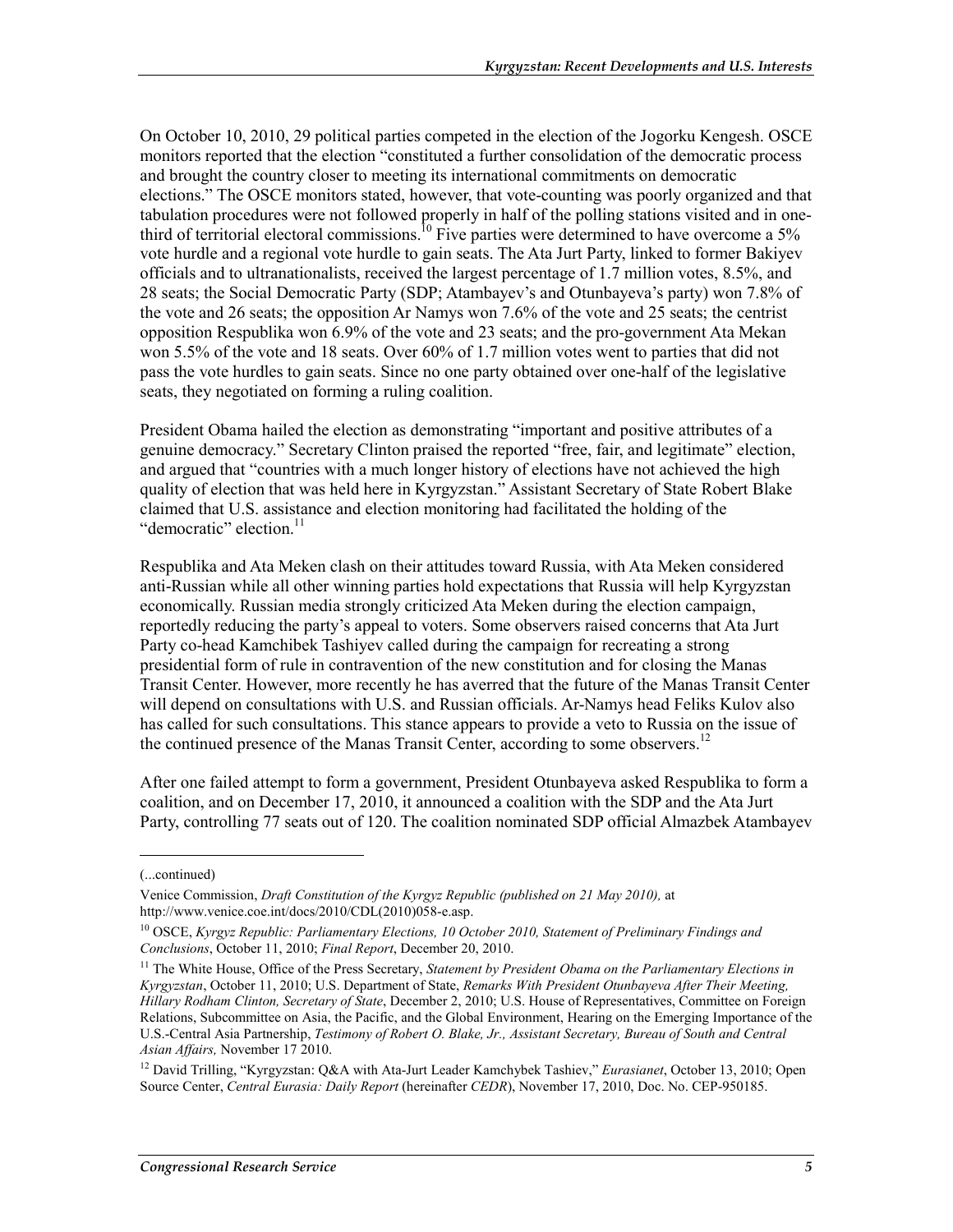as prime minister and he was approved by 92 votes by the legislature. Ata Jurt official Akhmatbek Keldibekov was approved as speaker.

Kyrgyzstan's presidential election was held on October 30, 2011, the first involving the peaceful contested transfer of presidential power in Central Asia. The Central Electoral Commission (CEC) approved 23 candidates (four after they won court cases), out of nearly 90 who had initially indicated that they would run. Some prospective candidates did not gather enough signatures to register, some did not post a election bond, and a few failed a requisite Kyrgyz language test. After being registered, however, several candidates withdrew from the race, leaving 16 on the ballot. Over one-half of these candidates ran as independents without a specific party endorsement. Prime Minister Almazbek Atambayev temporarily stepped down so that he could run. President Otunbayeva was constitutionally banned from running. Although a member of the coalition government, Ata Jurt fielded Kamchybek Tashiyev as its candidate. Atambayev was nominated by the party he heads, the SDP, a member of the coalition. The third member of the coalition, the Republic Party, also backed Atambayev.

The day after the election, monitors from the OSCE Office for Democratic Institutions and Human Rights (OSCE/ODIHR), the OSCE Parliamentary Assembly (OSCE PA), the Parliamentary Assembly of the Council of Europe, and the European Parliament judged that the election had "shortcomings" that needed to be addressed "to consolidate democratic practice in line with international commitments." They stated that although there was a wide choice of candidates and the electoral campaign "was open and respected fundamental freedoms," there were "significant irregularities ... during the counting and [the] tabulation of votes." Among problems highlighted by the monitors, broadcast media provided scant evaluation of the candidates out of concern over possible legal consequences due to ambiguous electoral laws, a "considerable" number of prospective voters were not on the voter lists and were turned away, and the involvement of national minorities in election campaign activities was rather limited. Voting was positively assessed by observers in 94% of polling stations visited. A number of cases of ballot box stuffing, multiple and family voting, vote buying, and bussing of voters were reported. The process worsened during the counting and tabulation, which was negatively assessed in nearly one-third of the polling stations and territorial electoral commissions observed, and included interference by outsiders in the vote count, pre-signed voting tallies, failure to post voting tallies, and alteration of completed tallies.

On November 12, the CEC announced final election results. It stated that Atambayev had won with 62.52% of 1.86 million votes cast, followed by the nationalist leader of the opposition party Butun Kyrgyzstan (One Kyrgyzstan), Adahan Madumarov, with 14.78% of the vote, and Tashiyev, with 14.32%.<sup>13</sup> Reportedly, Atambayev was supported by many ethnic Uzbek voters because of his campaign slogan that "Kyrgyzstan is for all," compared to more chauvinistic campaign statements by Madumarov and Tashiyev. Atambayev was sworn in at president on December 1, 2011. The next day, the SDP acted to form a new coalition, and on December 15, a coalition was formed comprising the SDP, Respublika, Ata-Meken, and Ar-Namys. The coalition holds 92 seats, leaving the Ata-Jurt Party, with 28 seats, as the opposition in the legislature. On December 21, the legislature elected SDP member Asilbek Jeenbekov as its speaker and two days later approved Respublika Party member Omurbek Babanov as the prime minister along with a

<sup>&</sup>lt;sup>13</sup> Central Commission for Elections and Referenda of the Kyrgyz Republic, *Resolution of the CEC*, November 12, 2011, at http://www.shailoo.gov.kg.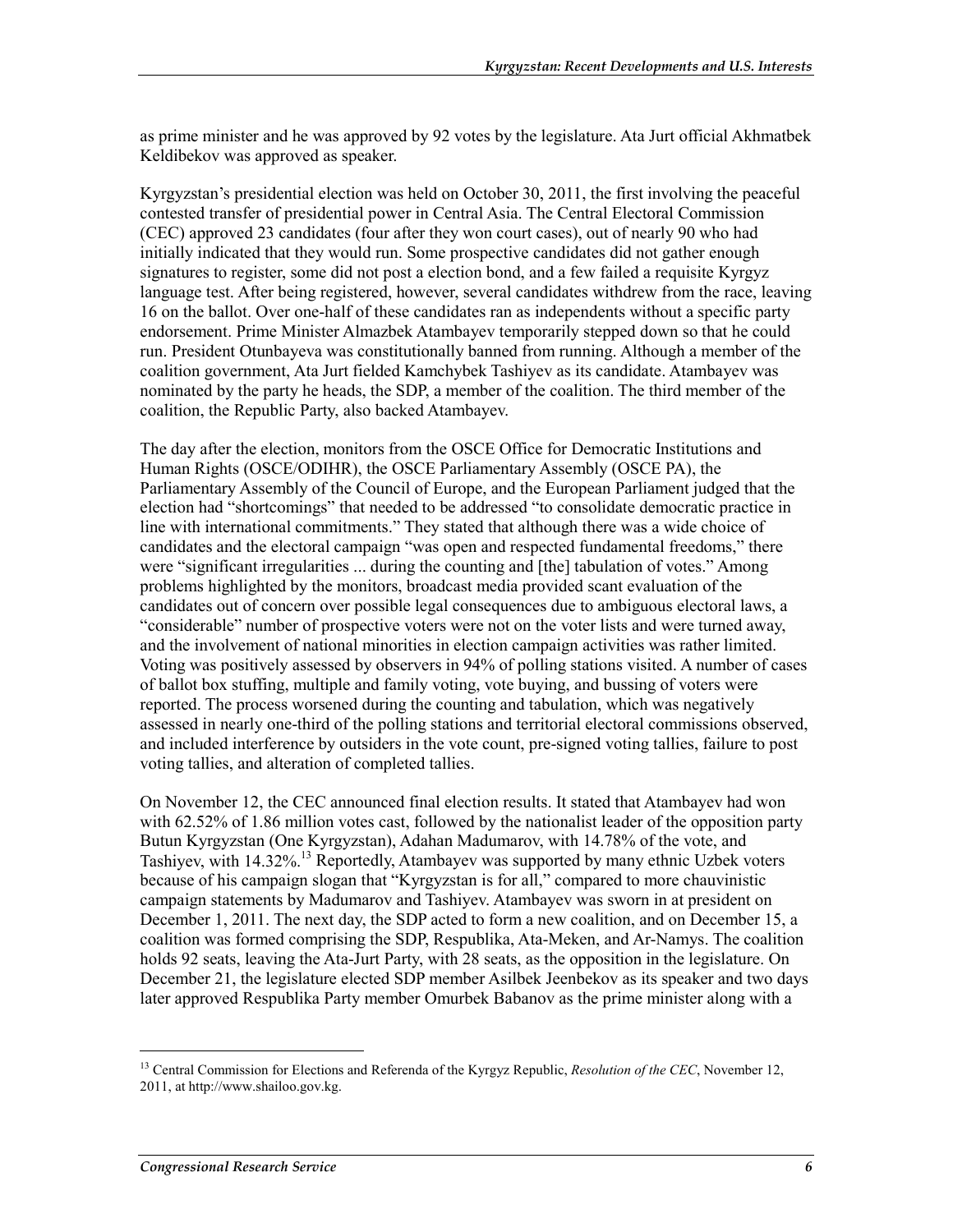slate of ministers. The distribution of power in the new government appears to revivify northern dominance over southern interests, intensifying regional tensions.

In a speech to the legislature on December 28, 2011, Atamabayev called for combating corruption, and cited figures that corruption had caused over \$500 million in damage to the economy (amounting to over 10% of GDP) in 2010. Referring to energy shortages gripping the country, he called for repairing and upgrading the electrical system, obtaining a loan from China or elsewhere to urgently begin construction of the north-south Datka-Kemin power line, and stepping up domestic oil production. He also backed building the China-Kyrgyzstan-Uzbekistan railway and a new north-south roadway, and boosting support for agriculture, including by building new irrigation canals. To encourage business and investment, he called for reducing the number of government inspections. While urging the stepped-up use of the Kyrgyz language in education and daily life, he also called for protecting the languages and cultures of ethnic minorities.

In mid-December 2011, President Atambayev decreed setting up an anti-corruption unit as part of the National Security Committee, stating that this organization would be composed of "honest people" who would combat high-level corruption that currently exists in "all spheres" of the government.

## **Human Rights**

According to the U.S. State Department's *Country Reports on Human Rights Practices for 2010*, some human rights conditions appeared to improve after the ouster of former President Bakiyev in April 2010. However, some human rights problems continued after the change in government, and the June 2010 unrest resulted in deaths, injuries, and other human rights abuses. Cases of arbitrary killings, torture, and abuse by law enforcement and security officials continued during the year. At times police beat detainees to extract confessions, filed false charges to arrest persons, and solicited bribes in exchange for their release. The executive branch at times interfered with judicial independence and the public widely viewed the judiciary as corrupt. The government has not implemented a 2007 law allowing jury trials in the cities of Bishkek and Osh. Many ethnic Uzbeks accused of violence against ethnic Kyrgyz in June received trials that fell significantly short of legal standards, according to the State Department. Reported failures of the legal system included torture and other coercion against ethnic Uzbeks to induce confessions, lack of access to defense attorneys, threats by friends and family members of victims against defense attorneys and judges, and convictions lacking substantial evidence of guilt or in spite of exculpatory evidence. Freedom of the media and expression were generally respected by the new government, but there were some reports of harassment of opposition media and journalists or those reporting on developments in the south. All independent Uzbek-language media in the south stopped operating after the June 2010 violence. The new government freely registered domestic non-governmental organizations (NGOs) and lifted the ban imposed by the former Bakiyev government on the activities of the Norwegian Helsinki Committee. Corruption remained endemic at all levels of society, and child labor remained a widespread problem.<sup>14</sup>

<sup>&</sup>lt;sup>14</sup> U.S. Department of State. *Country Reports on Human Rights Practices for 2010*, April 8, 2011, 2011. According to the report by the OSCE Commission of Inquiry (see above), about 80% of over 5,000 criminal cases related to the June 2010 violence have been against ethnic Uzbeks. See *Report of the Independent International Commission of Inquiry into the Events in Southern Kyrgyzstan in June 2010*, May 2, 2011. In January 2011, the U.S. Embassy in Bishkek (continued...)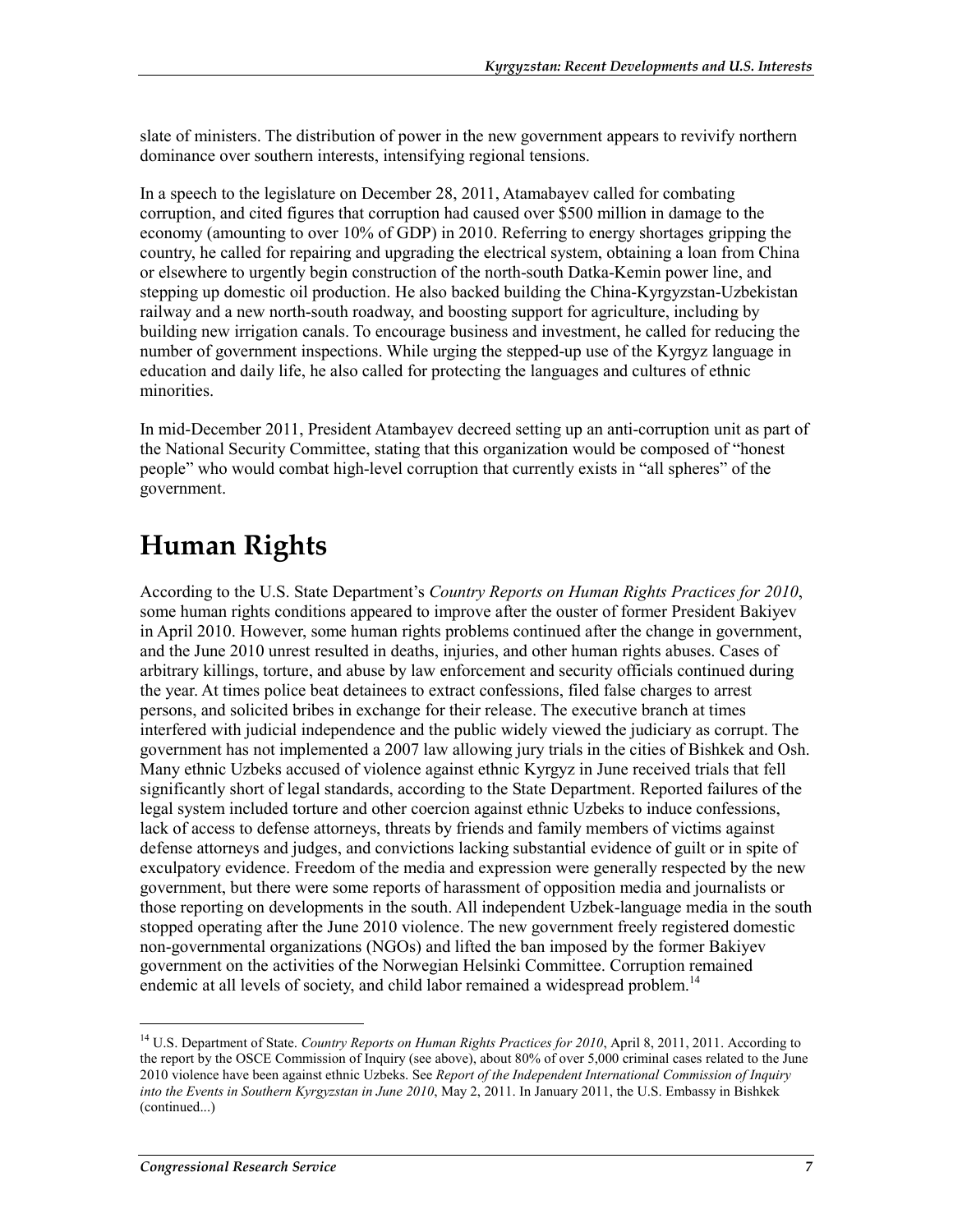After the June 2010 ethnic violence in south Kyrgyzstan, ethnic Uzbek human rights activist Azimjan Askarov was convicted to a life sentence in September 2010 on charges that included complicity to murder, inciting ethnic hatred and riots, and hostage taking. He had argued that he was innocent and had been heavily tortured to extract a confession. In December 2011, the Kyrgyz Supreme Court upheld the conviction. Those who criticized the verdict as unjust ranged from Kyrgyz human rights ombudsman Tursunbek Akun to U.N. High Commissioner for Human Rights Navi Pillay and Amnesty International, a human rights NGO. The U.S. Embassy issued a statement on December 21, 2011, that "the United States is deeply disappointed by the decision of the Supreme Court." The embassy stressed that the United States and others repeatedly had raised concerns about "numerous inconsistencies and a general lack of evidence to support" Askarov's prosecution, and about allegations of torture. The embassy concluded that "this verdict represents a setback for the rule of law and protection of citizens' rights that are the cornerstone of any free and democratic society. It also sets a disturbing precedent for the hundreds of others awaiting trials or appeals whose circumstances are similar to these defendants."<sup>15</sup>

### **Economic Conditions**

According to the Economist Intelligence Unit, a private firm, Kyrgyzstan's gross domestic product (GDP) increased by an estimated 9% in 2011, boosted by gold exports, higher electricity production, Russia's repeal of its surcharges on fuel exports to Kyrgyzstan, rising construction (including rebuilding after the 2010 ethnic violence), and tourism. Cereal harvests were about the same as last year, after below-average precipitation earlier in the year had raised concerns that Kyrgyzstan would need to import a higher percentage of grain to meet demand. The increased GDP came after a contraction of 1.4% in 2010 attributable to a decline in agriculture and construction, and to restrictions on cross-border trade and transport that Uzbekistan and Kazakhstan imposed on Kyrgyzstan after the April-June 2010 events. The budget deficit widened to 5.1% of GDP in 2010 because of the fall-off in revenues, but foreign assistance prevented it from expanding further. Rising food prices in 2010-2011 eased somewhat in the latter half of 2011, but still contributed to double-digit inflation during the year.

Gold production has been the most significant industrial source of GDP and export earnings. Agriculture also accounts for a major portion of GDP and employs one-half of the workforce. Cotton, tobacco, wool, and meat are major agricultural products. An estimated one-fifth or more of the labor force works in Russia or other countries and their remittances are major contributions to GDP. Over 40% of the population lives below the poverty line. Organized crime and corruption stifle economic growth and private foreign investment. Kyrgyzstan leads Central Asia in the privatization of farms, industries, housing, and retail outlets. Kyrgyzstan has surplus hydroelectric energy, rare earth mineral reserves, and tourism potential that could boost its development. U.S. support contributed to Kyrgyzstan's admission into the World Trade Organization (WTO) in late 1998. President Atambayev has continued to call for Kyrgyzstan to join the Russia-Kazakhstan-Belarus customs union, even though such membership could complicate Bishkek's trade ties with

 $\overline{a}$ 

"U.S. Embassy Concerned About Allegations of Torture of Detainees in Kyrgyzstan," *Press Release*, January 13, 2011.

<sup>(...</sup>continued)

raised concerns about judicial irregularities involving one case against ethnic Uzbeks and about torture allegations. See "U.S. Embassy Concerned About Fairness of Askarov Supreme Court Hearing," *Press Release*, January 31, 2011; and

<sup>15</sup> U.S. Embassy, Bishkek, Kyrgyzstan, *U.S. Embassy Statement on the Supreme Court Ruling Upholding the Verdict of Azimjon Askarov and Seven Co-defendants*, December 21, 2011.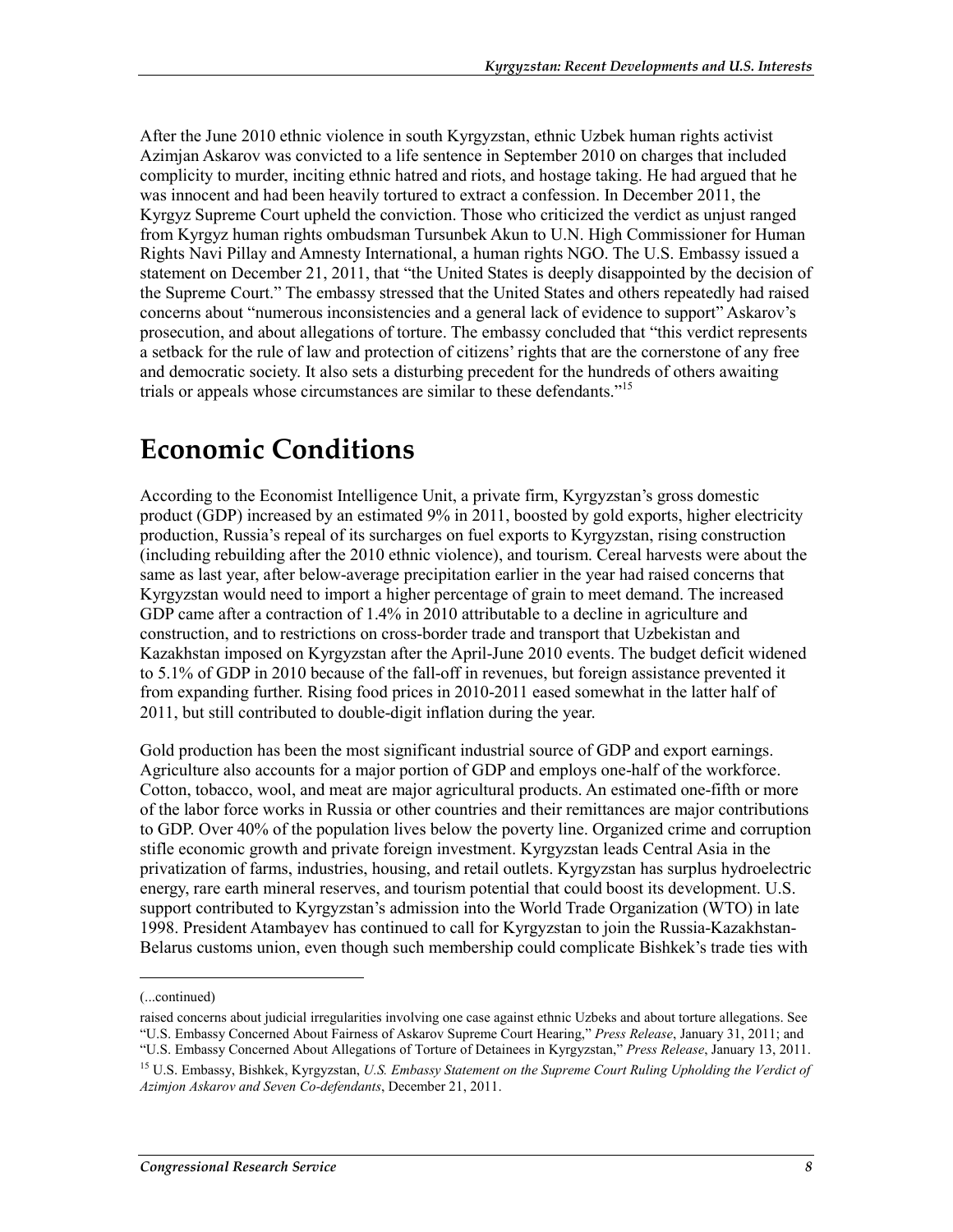other WTO members because of incompatible trade regulations and tariffs between the customs union and the WTO.

In December 2008, the IMF approved an 18-month Exogenous Shocks Facility loan of SDR 66.6 million to help Kyrgyzstan manage the impact of the global economic downturn. In September 2010, the IMF approved a disbursement of \$33 million under the IMF's Rapid Credit Facility for macroeconomic reforms, and in June 2011 approved a further \$104 million under the Extended Credit Facility for economic recovery and sustaining growth, to be disbursed over the next three years. In 2011, Kyrgyzstan's foreign debt was an estimated \$2.7 billion, according to the IMF. The IMF projects that a growing GDP in 2011 and beyond will reduce the foreign debt to less than 50% of GDP.

## **Foreign Policy and Defense**

The Kyrgyz Republic is a member of the OSCE, the Commonwealth of Independent States, and the United Nations. Kyrgyzstan joined NATO's Partnership for Peace (PFP) in 1994 and has participated in several PFP exercises in the United States, Central Asia, and elsewhere. Kyrgyzstan also is active in the Shanghai Cooperation Organization, a trade and collective security grouping formed in 2001 and consisting of China, Russia, and all the Central Asian states except Turkmenistan.

President Atambayev's first foreign visit as president was to Moscow in December 2011 to attend meetings of the Collective Security Treaty Organization (see below) and the Commonwealth of Independent States' (CIS) Eurasian Economic Commission, a customs and trade organization, and to meet with President Medvedev. The Eurasian Economic Commission was expected to decide on a \$106 million loan request from Kyrgyzstan, but a decision on the loan was postponed. Soon after this visit, Atambayev reiterated his assertion that Russia is Kyrgyzstan's closest "strategic partner," and reported that his visit had marked progress in repairing bilateral ties that had been strained by former President Bakiyev's moves to "cheat" Russia.<sup>16</sup>

Kyrgyzstan has generally good relations with neighboring China, Kazakhstan, and Tajikistan, but relations with Uzbekistan have been marked by trade, border, and other disputes. China is Kyrgyzstan's second largest trade partner (behind Russia; many of the Chinese exports are reexported by Kyrgyzstan to other Central Asian countries) and is an investor in some Kyrgyz industry and transport projects. China is working on a road from its Xinjiang Province to Osh, Kyrgyzstan and talks are underway on building a railway from Xinjiang through Kyrgyzstan to Uzbekistan. At times, Kyrgyz ultranationalists have attacked ethnic Chinese traders and others in Kyrgyzstan. Tension between Kyrgyzstan and Uzbekistan escalated in mid-2005 when Kyrgyzstan permitted U.N. emissaries to evacuate about 450 Uzbek refugees who had crossed the border to flee fighting in the Uzbek city of Andijon. Uzbek officials maintained that Kyrgyzstan had served as a base of operations for "terrorists" (including citizens of Kyrgyzstan) who invaded and attacked Andijon and as a safe haven after the "terrorists" fled. In late May 2009, Uzbekistan blamed Kyrgyzstan for lax border controls that allegedly enabled terrorists to slip into Uzbekistan to carry out attacks. Kyrgyzstan praised Uzbekistan's treatment of refugees after the June 2010 ethnic violence. Uzbekistan has strongly opposed Kyrgyzstan's plans to build hydro-electric power plants on the Naryn River, claiming that they will restrict water flows into Uzbekistan.

<sup>16</sup> *CEDR*, December 29, 2011, Doc. No. CEP-950013.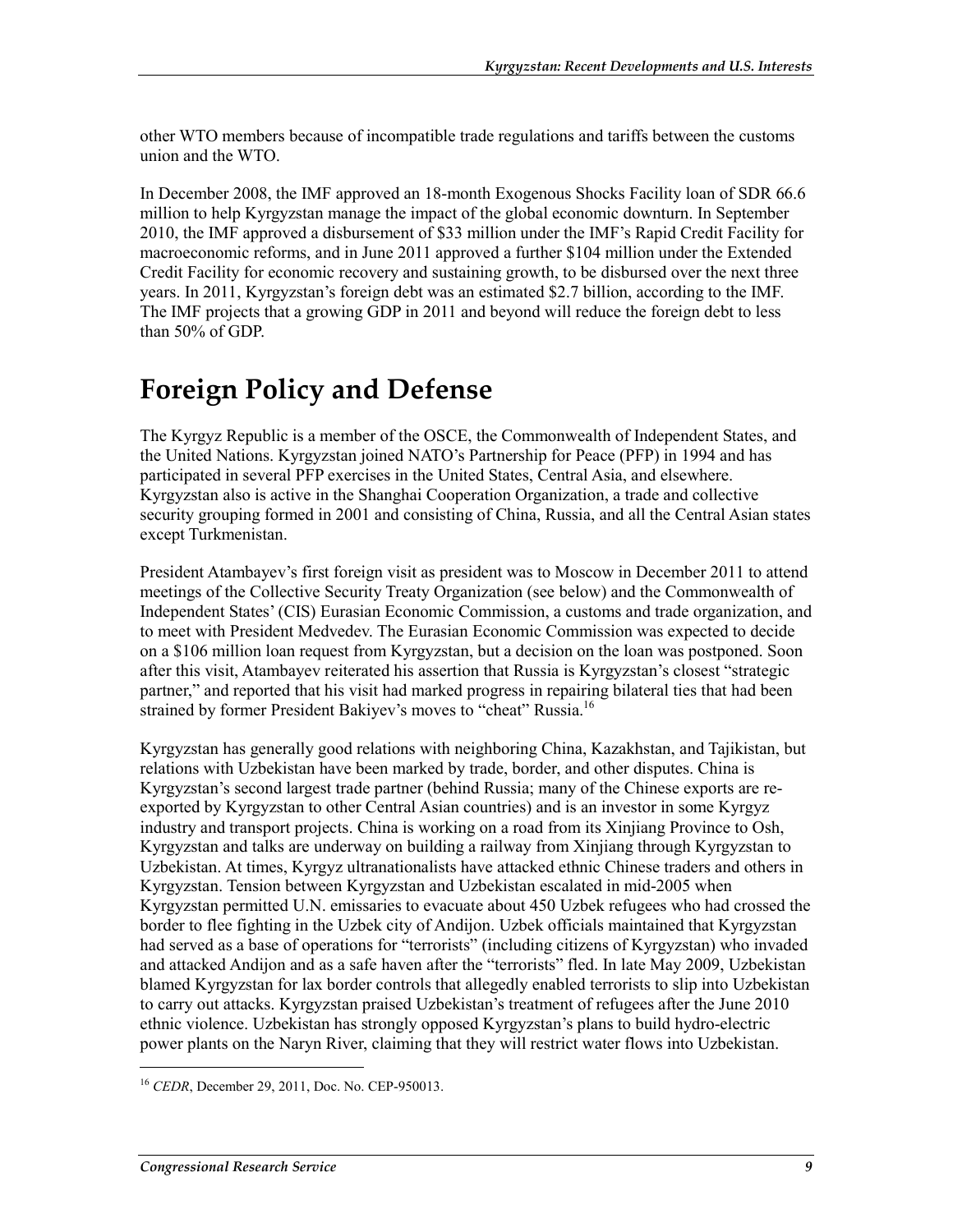Kyrgyzstan's Kambarata-2 plant became operational at the end of August 2010, but the larger Kambarata-1 plant remains unfinished.

Kyrgyzstan signed the CIS Collective Security Treaty in 1992 and 1999, which calls for mutual consultations on military support in case of outside aggression. Several hundred Russian border troops (most reportedly were Kyrgyz citizens) guarded the Chinese border until 1999, when Russia handed over control to Kyrgyzstan. However, some Russian military facilities remain under a 15-year accord signed in 1997. Russia reportedly postponed talks on renewing the basing accord until after Kyrgyzstan's presidential election. Russia ramped up its security presence in September 2003 with the signing of an agreement with Kyrgyzstan for use of the Soviet-era Kant airfield near the capital of Bishkek and other facilities. Although the purpose of the Kant airbase purportedly is to combat regional terrorism and defend CIS borders, it also appears aimed at countering U.S. and NATO influence. In August 2009, then-President Bakiyev and President Medvedev signed a memorandum of intent to set up a new battalion-strength Russian military base in southern Kyrgyzstan. Uzbekistan denounced this plan as adding to instability in the region and Russia stated in March 2010 that it did not plan to open such a base. Nonetheless, there were reports that some Russian troops were deployed in Osh region in the wake of the June 2010 ethnic violence and that the basing plan is still being considered. Reportedly, Russian compensation for basing privileges mainly involves training and equipment for Kyrgyz troops. In late December 2011, President Atambayev stated that he had complained during his meeting in Moscow with President Medvedev that Russia was four years in arrears in its basing payments. U.S.-Kyrgyz talks on assisting Kyrgyzstan in setting up a military training facility in the south of the country appeared put on hold after Bakiyev's ouster.

Kyrgyzstan's armed forces number about 10,900 active ground and air force troops. Paramilitary forces include 5,000 border guards, 3,500 police troops and 1,000 National Guard troops. Less than a dozen Kyrgyz troops serve in OSCE or U.N. observer forces.<sup>17</sup> Most troops are ethnic Kyrgyz conscripts, though some officers are Russians. About one-third of the armed forces are female. Most Kyrgyz officers receive training in Russia and the Russian language remains the language of command. According to the OSCE Commission of Inquiry (see above) and others, some troops in southern Kyrgyzstan appeared implicated in sniper attacks and other violence against ethnic Uzbeks in June 2010.

## **U.S. Relations**

Then-President Otunbayeva met with President Obama during her March 2011 visit. Reportedly, President Obama praised Kyrgyzstan's support for the Manas Transit Center, stated that the United States was improving the transparency of its financial arrangements regarding the Transit Center, and pledged that the Transit Center would work to maximize its benefits to the Kyrgyz people. He also praised Kyrgyzstan's democratization efforts and reaffirmed U.S. support for those efforts. While in Washington, D.C., then-President Otunbayeva received the International Women of Courage Award from Secretary of State Hillary Clinton in recognition of her leadership and democratization efforts.<sup>18</sup>

<sup>&</sup>lt;sup>17</sup> *The Military Balance*, International Institute for Strategic Studies, March 7, 2011.

<sup>18</sup> U.S. Department of State, *Interview: Robert O. Blake, Jr., Assistant Secretary, Bureau of South and Central Asian Affairs*, March 11, 2011.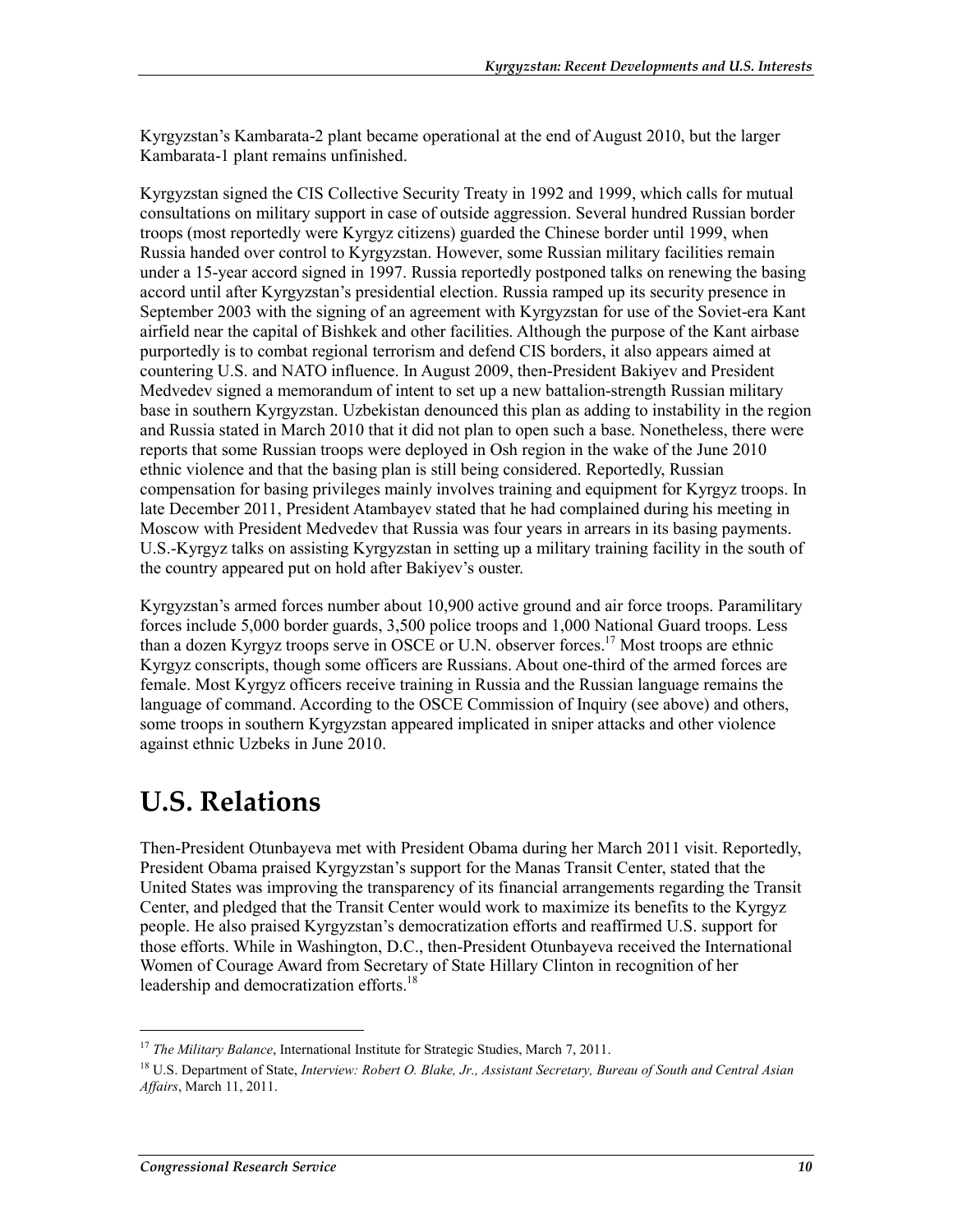After the October 2011 presidential election, President Obama offered congratulations to the people and government of Kyrgyzstan for holding a "democratic and peaceful presidential election," and for taking "an important and courageous step on the path of democracy and demonstrat[ing] their commitment to an orderly and open transition of power." He also pledged that "the people of Kyrgyzstan will have a partner in the United States as they undertake the hard work of building upon the democratic gains [since the April 2010 coup] and realizing a democratic, prosperous and just future for all Kyrgyz citizens."19 In a press release in December 2011 celebrating 20 years of bilateral relations between the United States and Kyrgyzstan, U.S. Ambassador to Kyrgyzstan Pamela Spratlen stated that the United States is "fully committed to cooperating with the government and people of the Kyrgyz Republic to meet the most urgent development needs throughout the country. As the business environment improves, we hope to expand trade and investment ties.... We also stand shoulder-to-shoulder on the world stage as genuine partners with shared interests in seeking a stable, secure region."20

After attending the international donors' conference in Kyrgyzstan in July 2010, Daniel Rosenblum, the State Department Coordinator for U.S. Assistance for Europe and Eurasia, stated that the United States had four priorities in its cooperation with Kyrgyzstan over the next two years. The most urgent priorities, he stated, were meeting the needs of the Kyrgyz people for food and shelter, particularly this winter, and ensuring their security. Principles that should regulate the provision of aid include that people not be involuntarily resettled, and that people in need be treated equally, regardless of ethnicity. In terms of security, he called for police and troops to carry out their duties in a professional and accountable way and for all communities, regardless of ethnicity, to be protected equally by law enforcement agencies. The third priority, he stated, was supporting ethnic reconciliation, including an international investigation of the events of June 2010. The fourth priority was economic recovery, including infrastructure rebuilding and trade facilitation. $21$ 

Assistant Secretary of State Robert Blake has added that a fifth priority is assistance for democratization. In testimony to Congress in March 2011, he stated that "helping Kyrgyzstan consolidate its successful transition last year to a parliamentary democracy remains a top priority for the United States…. We continue to monitor the potential for renewed ethnic violence.... In our interactions with the new government, we continue to encourage accountability, equal access to justice, respect for human rights and ethnic reconciliation." He also emphasized that the "Manas Transit Center represents an important contribution by the Kyrgyz Republic to our efforts in Afghanistan." $^{22}$ 

Cumulative U.S. budgeted foreign aid to Kyrgyzstan for FY1992-FY2010 was \$1.22 billion (FREEDOM Support Act and agency funds), with Kyrgyzstan ranking third in such aid per capita among the Soviet successor states. After an April 2010 coup in Kyrgyzstan and ethnic violence in

<sup>&</sup>lt;sup>19</sup> The White House, *Statement by the President Obama on the Presidential Elections in Kyrgyzstan*, October 31, 2011. See also U.S. Senate, Committee on Foreign Relations, *Kerry Congratulates the Kyrgyz Republic on the First Democratic Transition of Power in Central Asia*, November 30, 2011.

<sup>20</sup> U.S. Embassy, Bishkek, Kyrgyzstan, *Ambassador Spratlen's Statement on Celebrating 20 Years of Friendship and Cooperation between the Kyrgyz Republic and the United States*, December 27, 2011.

<sup>21</sup> U.S. Embassy, Bishkek, Kyrgyzstan, *Press Conference by Daniel Rosenblum, Coordinator, U.S. Assistance for Europe and Eurasia*, July 28, 2010.

<sup>&</sup>lt;sup>22</sup> U.S. House of Representatives, Committee on Foreign Affairs, Subcommittee on Europe and Eurasia, Hearing: Overview of U.S. Relations with Europe and Eurasia, *Testimony of Robert O. Blake, Jr., Assistant Secretary, Bureau of South and Central Asian Affairs*, March 10, 2011.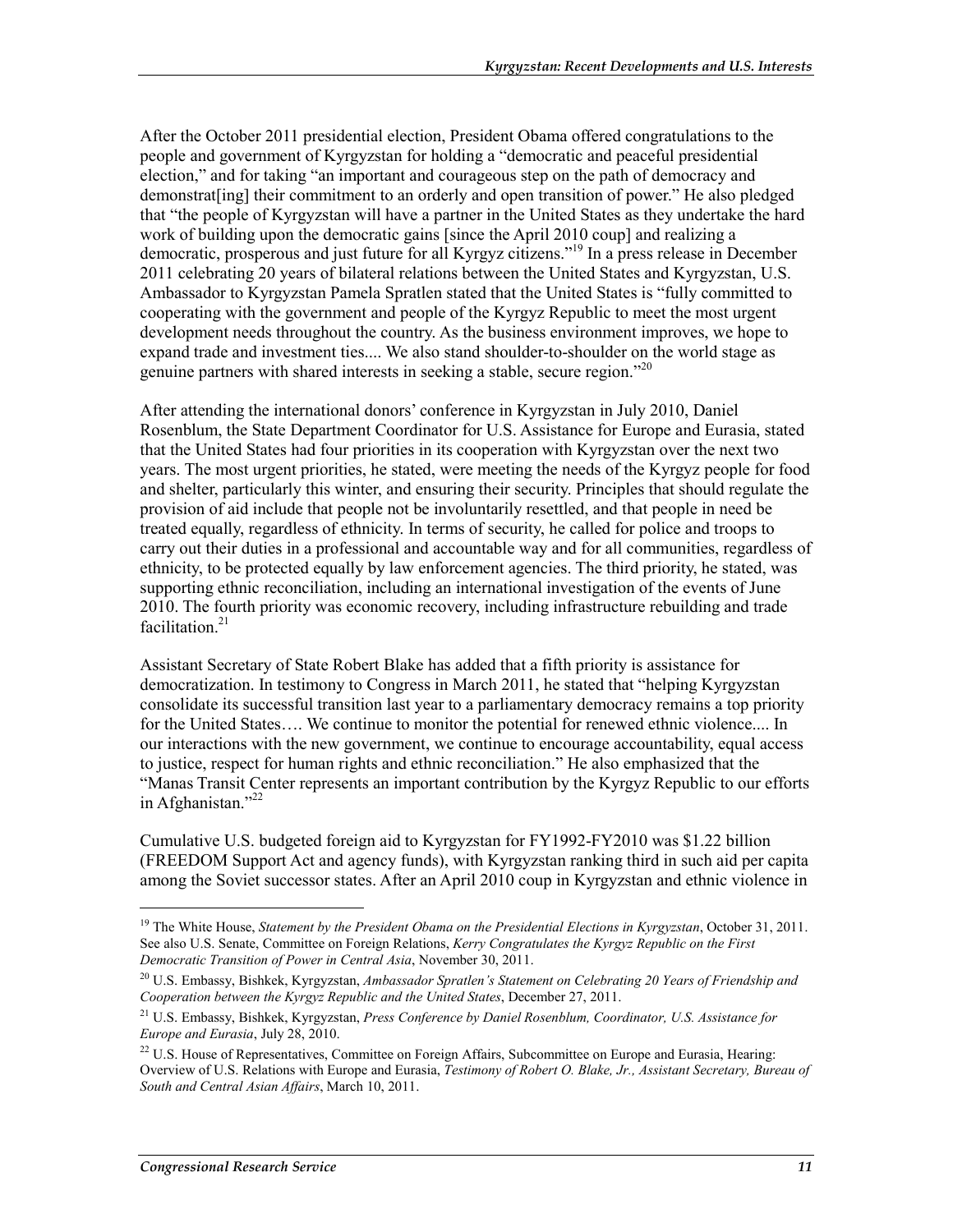June 2010 in the south of the country, the United States committed about \$90 million in urgent humanitarian and other assistance in addition to appropriated foreign assistance of \$53.6 million for FY2010. Foreign aid was \$41.4 million in FY2011, and the Administration has requested \$46.6 million for FY2012 (these FY2010-FY2012 amounts include foreign assistance provided in the Aid for Europe, Eurasia, and Central Asia Account and other "Function 150" aid, and do not include Energy and Defense Department funding; for the latter for the Manas Transit Center, see below). In addition to this aid, the Millennium Challenge Corporation (MCC)—created in 2004 to provide U.S. aid to countries with promising development records—announced in late 2005 that Kyrgyzstan was eligible to apply for assistance as a country on the "threshold" of meeting the criteria for full-scale development aid. In March 2008, the MCC signed an agreement with Kyrgyzstan to provide \$16 million over the next two years to help it combat corruption and bolster judicial reform. The program was completed in FY2010. Kyrgyzstan was not re-selected in FY2012 for a re-designed threshold aid program. According to MCC's evaluation, Kyrgyzstan faced problems of corruption and ruling justly that rendered it ineligible.

#### **Cooperation on Counter-Terrorism**

In 1999 and again in 2000, Islamic terrorists associated with the Islamic Movement of Uzbekistan invaded Kyrgyzstan's southern borders and were repelled only after fierce fighting. These experiences may have prompted Kyrgyzstan's approval almost immediately after the September 11, 2001, attacks on the United States of a U.S. request to use Kyrgyz airspace for counterterrorist operations in Afghanistan. The U.S. military repaired and upgraded the air field at the Manas international airport near Bishkek, and it became operational in December 2001. According to the U.S. Air Force, the Manas airbase serves as the "premier air mobility hub supporting military operations in Afghanistan." Missions include support for personnel and cargo transiting in and out of the theater, aerial refueling, airlift and airdrop, and medical evacuation. The Manas Transit Center reported in early 2012 that there are about 1,500 U.S. troops and U.S. contractors at the center, as well as KC-135 and C-17 aircraft, and that it transports nearly  $300,000$  troops and other personnel into and out of Afghanistan per year.<sup>23</sup>

On February 3, 2009, President Bakiyev announced during a visit to Moscow that he intended to close the Manas airbase. Many observers speculated that the decision was spurred by Russia, which offered Bakiyev a \$300 million loan for economic development and a \$150 million grant for budget stabilization in the wake of the world economic downturn. Russia also stated that it would write off most of a \$180 million debt. The United States was notified on February 19, 2009, that under the terms of the status of forces agreement it had 180 days to vacate the airbase.

The Defense Department announced on June 24, 2009, that an agreement of "mutual benefit" had been concluded with the Kyrgyz government.<sup>24</sup> According to then-Kyrgyz Foreign Minister Kadyrbek Sarbayev, the government decided to conclude the annually renewable "intergovernmental agreement with the United States on cooperation and the formation of a transit center at Manas airport," because of growing alarm about "the worrying situation in Afghanistan and Pakistan." A yearly rent payment for use of land and facilities at the Manas airport was increased from \$17.4 million to \$60 million per year, and the United States reportedly

<sup>&</sup>lt;sup>23</sup> Transit Center at Manas, "Inside Manas," at http://www.manas.afcent.af.mil/library/index.asp; Senior Airman Lynsie Nichols, "We Move You," January 4, 2012, at http://www.manas.afcent.af.mil/news/story.asp?id=123285008.

<sup>24</sup> U.S. Department of Defense. *DoD News Briefing*, June 24, 2009. See also U.S. Department of State. *Daily Press Briefing*, June 25, 2009.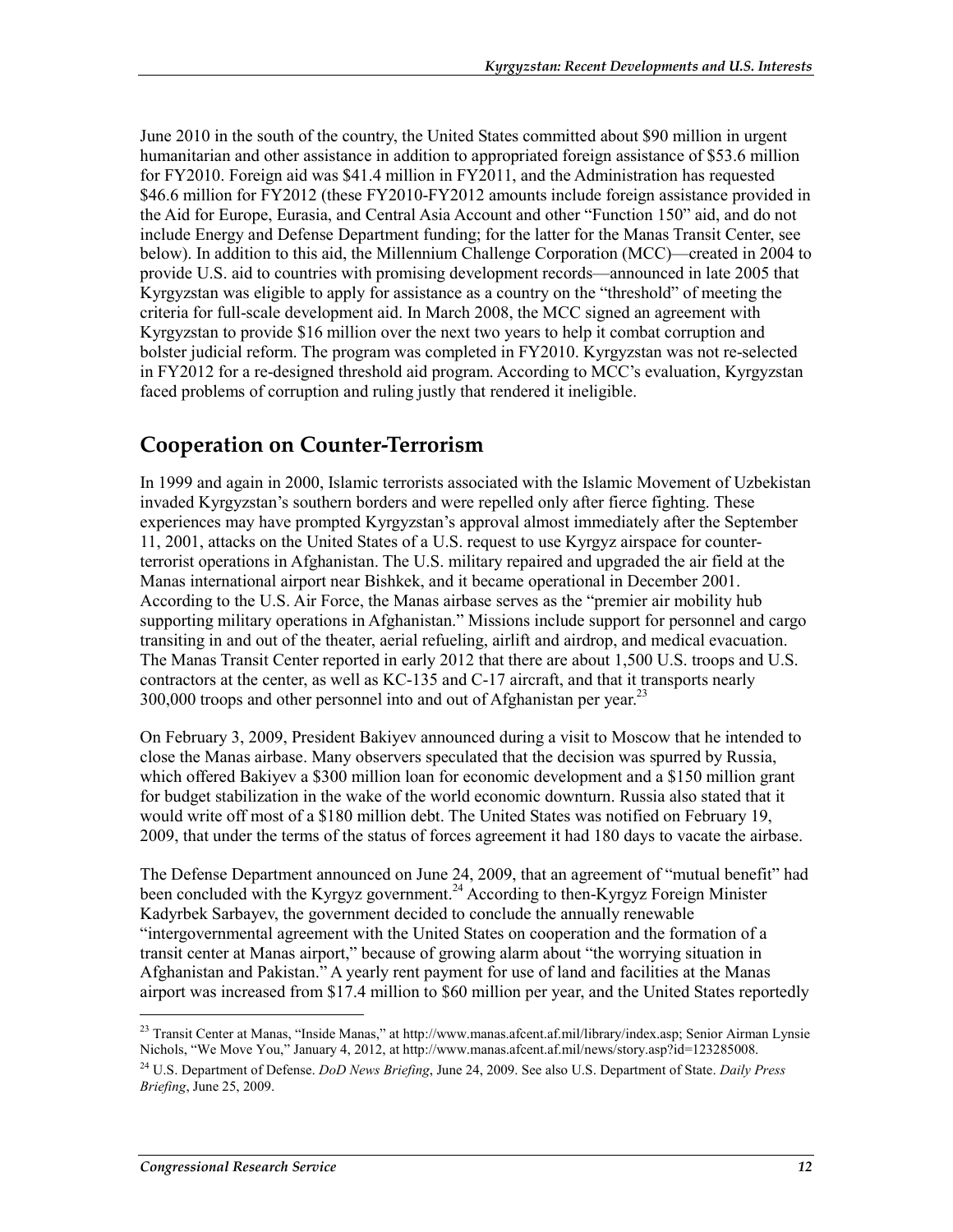pledged more than \$36 million for infrastructure improvements and \$30 million for air traffic control system upgrades for the airport. Sarbayev also stated that the United States had pledged \$20 million dollars for a U.S.-Kyrgyz Joint Development Fund for economic projects, \$21 million for counter-narcotics efforts, and \$10 million for counter-terrorism efforts.<sup>25</sup> All except the increased rent had already been appropriated or requested. The agreement also reportedly included stricter host-country conditions on U.S. military personnel. One Kyrgyz legislator claimed that the agreement was not a *volte-face* for Kyrgyzstan because Russia and other Central Asian states had signed agreements with NATO to permit the transit of supplies to Afghanistan.<sup>26</sup>

#### **The Status of the Manas Transit Center After the April 2010 Coup**

Initially after the April 2010 ouster of then-President Bakiyev, some officials in the interim government stated or implied that the conditions of the lease would be examined. Interim acting Prime Minister Roza Otunbayeva quickly announced, however, that the lease on the transit center would be "automatically" renewed for one year.

As part of efforts to be more open about the operations of the transit center to allay some Kyrgyz popular and elite misconceptions, the U.S. Embassy in Bishkek has reported that in FY2009, the United States provided \$108 million in direct, indirect, and charitable expenses in connection with the Manas Transit Center, \$131.5 million in FY2010, and \$150.6 million in FY2011.

Of this FY2011 amount:

- \$60 million was a lease payment
- \$27.4 million was landing and other fees and leases
- \$30 million was a contribution to Kyrgyz Aeronavigation
- \$30.9 million was for construction of buildings and road repairs, for furniture and other equipment, and for services
- \$824,000 was for "programmatic humanitarian assistance"
- \$1.4 million was for other local spending

In addition to this spending, \$230 million was paid in FY2009 and about \$370 million in FY2010 for jet fuel. $27$ 

In January 2011, Kyrgyz security forces killed or apprehended nearly two dozen alleged members of Jaishul Mahdi (Army of the Righteous Ruler), a primarily ethnic Kyrgyz terrorist group. Besides reportedly bombing a synagogue in September 2010 and a sports hall in November 2010, the group allegedly had planned to bomb the Manas Transit Center, according to the thenchairman of Kyrgyzstan's National Security Committee, Keneshbek Duishebaev.

 $\overline{a}$ 

<sup>25</sup> Tolkun Namatbayeva, "Kyrgyzstan Allows U.S. to Keep Using Base," *Agence France Presse*, June 23, 2009.

<sup>26</sup> See also CRS Report R40564, *Kyrgyzstan and the Status of the U.S. Manas Airbase: Context and Implications*, by Jim Nichol.

<sup>27</sup> U.S. Embassy, Bishkek, Kyrgyzstan. *Transit Center at Manas: Recent U.S. Contributions to the Kyrgyz Government and Economy*, at http://bishkek.usembassy.gov/tc\_recent\_contributions.html; *Transit Center Jet Fuel Contracts 2009- 2011*, at http://bishkek.usembassy.gov/fuel\_contracts.html.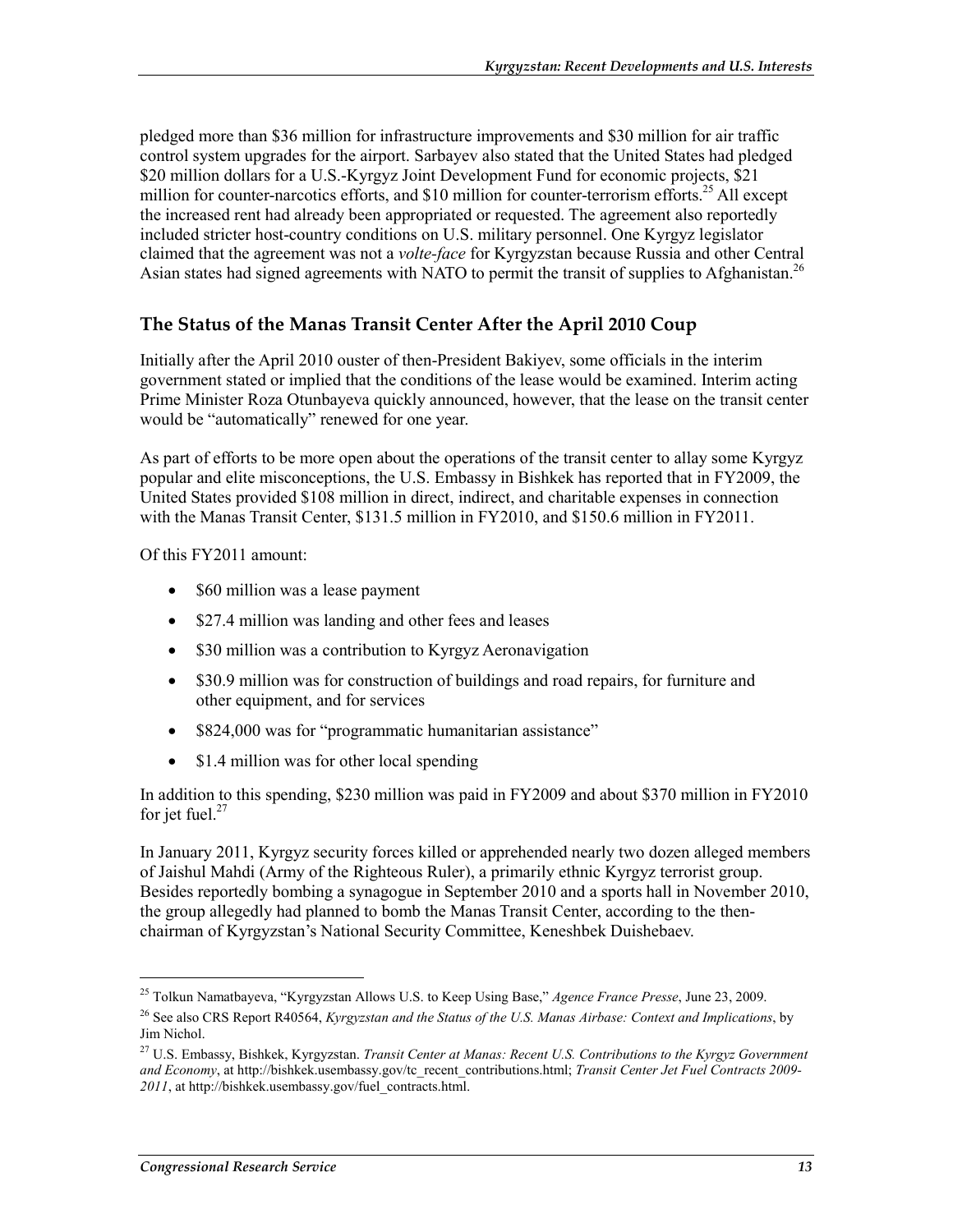During his presidential election campaign, then-candidate Atambayev stated that when the agreement for U.S. operations at the Manas Transit Center ends in 2014, he would press for ending military operations at the transit center and using the facilities for commercial transit and trade, including with Afghanistan. In late December 2011, newly elected President Atambayev responded to Iran's threats to close the Straits of Hormuz by claiming that the U.S. Manas Transit Center—a major U.S. military facility supporting operations in Afghanistan—might be a target of Iranian missiles. Such an attack, he warned, could endanger the city of Bishkek adjacent to the Manas Transit Center, and stated that "Why do I need this kind of a base here? Does anyone need  $it?$ <sup>28</sup>

#### **The December 2010 Congressional Report on Fuel Contracts**

In December 2010, the majority staff of the Subcommittee for National Security and Foreign Affairs of the House Oversight Committee released a report on contracts awarded by the Defense Department's Defense Logistics Agency (DLA) to the privately owned Red Star and its sister Mina firms for the supply of jet fuel for the Manas Transit Center.<sup>29</sup> The report stressed that many citizens of Kyrgyzstan, and even current Kyrgyz President Roza Otunbayeva, supposed that former Kyrgyz Presidents Askar Akayev and Bakiyev and their families had benefitted from the contracts in a corrupt fashion. Perceptions of corruption regarding the fuel contracts, according to the report, were significant factors in the overthrow of the presidents and in growing tensions between the United States and Kyrgyzstan. The Subcommittee reported evidence from the FBI that the Akayev family was corruptly involved in fuel supplies to the Manas Transit Center, but the subcommittee found no direct evidence of illicit involvement by the Bakiyev family. President Otunbayeva had called for transparency in the fuel contracts in a speech at the U.N. General Assembly in September 2010 and during an associated meeting with President Barack Obama.

According to the report's findings, DLA did not know who owned Red Star or Mina until late 2010, did not claim to care whether contract funds were being misappropriated by Akayev's family, did not know that Russia's state-owned Gazprom gas firm had an ownership interest in a subsidiary of the firms, and did not claim to know that the firms were using false certifications to obtain fuel from Russia. On the latter issue, Red Star and Mina had repeatedly informed DLA of the false certifications scheme, according to emails and other documents. In a 2006 Red Star proposal for a fuel contract, for instance, the firm spelled out that it was participating in a scheme to circumvent supposed Russian restrictions on fuel exports for military uses, and warned DLA that opening up the contracting process to other bidders might expose this scheme and lead to a fuel cut-off by Russia. The 2006 contract was subsequently awarded to Red Star without competition. A 2009 contract to Mina also was awarded without competition on "national security" grounds. The Subcommittee argued that the use of such a scheme to obtain fuel and DLA's apparent lack of reaction to the scheme opened the United States to excessive strategic vulnerability, since a sudden fuel cutoff by Russia could jeopardize U.S. military operations in Afghanistan.

Red Star and Mina reported that the Russian government knew that Gazprom was the source of jet fuel for the Manas Transit Center. The firms claimed, however, that they still had to falsely

<sup>28</sup> *CEDR*, December 29, 2011, Doc. No. CEP-950083.

<sup>&</sup>lt;sup>29</sup> U.S. House of Representatives, Committee on Oversight and Government Reform, Subcommittee on National Security and Foreign Affairs, *Mystery at Manas: Strategic Blind Spots in the Department of Defense's Fuel Contracts in Kyrgyzstan*, Report of the Majority Staff, December 2010.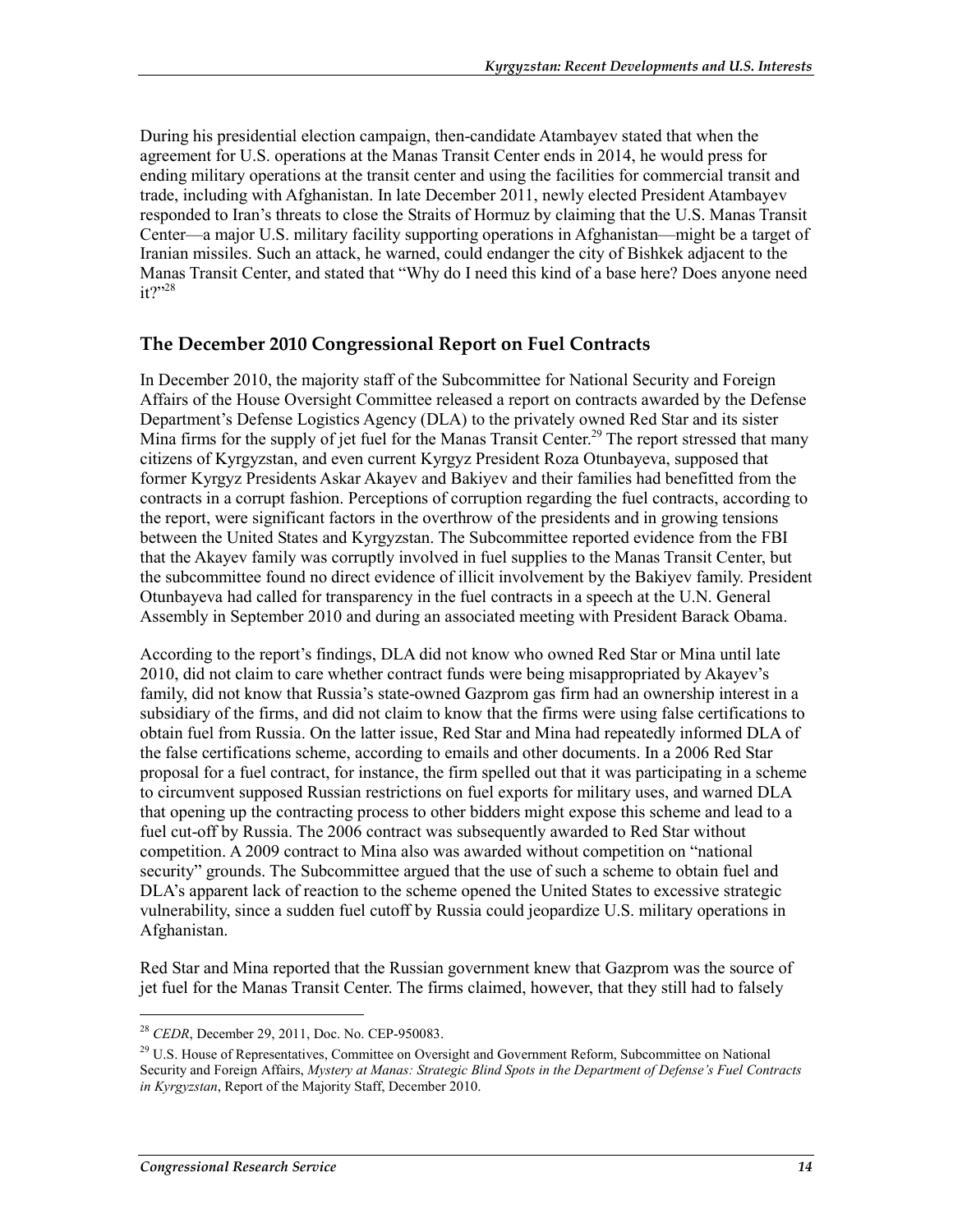certify that the aviation fuel was being used for civilian purposes so that Russian authorities could claim that their ban on aviation fuel exports for military uses was not being circumvented. After then-President Putin apparently decided in early 2009 that the U.S. airbase at Manas should be closed and offered assistance to Kyrgyzstan as a seeming *quid pro quo*, Gazprom initiated a slowdown in fuel shipments, according to the report. Although Kyrgyzstan's then-President Bakiyev had pledged to Putin that he would close the airbase, in mid-2009 Bakiyev instead redesignated it as the "Manas Transit Center" and permitted it to continue operations. Russia then "discovered" that Gazprom's fuel shipments were being used by the airbase, imposed a high export tariff on all fuel exports to Kyrgyzstan on April 1, 2010, and later cut off all fuel shipments to Kyrgyzstan through Mina and Red Star.

The report also criticized the State Department and the U.S. Embassy in Bishkek for ignoring the ramifications of the fuel contracts on U.S.-Kyrgyz relations. Even after Secretary of State Hillary Clinton became engaged with the issue during her December 2010 visit to Kyrgyzstan (see below), the embassy reportedly asserted that issues involving the fuel contract were beyond its concern, according to the report.

Among the recommendations on improving the transparency and due diligence of fuel contracts for the Manas Transit Center, the Subcommittee called for an interagency analysis of the U.S. military's "extraordinary reliance on Mina and Red Star for jet fuel" and on the risks associated with increased Russian influence over the fuel supply chain supporting U.S. operations in Afghanistan. The Subcommittee also stated that "ability to perform and financial viability are necessary but not sufficient objects of due diligence. Business history, litigation exposure, insurance posture, affiliated companies, and ownership are also important for U.S. contacting authorities to understand in order to make competent judgments about contractors." Knowledge of ownership, for instance, is needed to satisfy a Federal Acquisition Regulations requirement that principals be checked against sanctions lists, it stated.

#### **Recent Changes in Jet Fuel Suppliers**

In November 2010, DLA awarded Mina a contract to continue supplying up to 240 million gallons of fuel to the Manas Transit Center in 2011. Russia was listed in contract information as the main source of supply, but other countries reportedly also provide some fuel. An amendment to the contract, later highlighted by Secretary Clinton during her December 2010 visit to Kyrgyzstan, provided for the possible addition of a second supplier firm for between 20 and 50% of the fuel. 30 A U.S.-Kyrgyz inter-governmental agreement was signed in February 2011 amending the 2009 lease agreement to permit the non-competitive acquisition of jet fuel by the United States from a Kyrgyz-designated firm. Shortly after the agreement was signed, Russia and Kyrgyzstan agreed to form a joint venture, Gazpromneft-Aero-Kyrgyzstan (GAK), to supply fuel to the Manas air base. Russia has 51% of the shares in GAK and Kyrgyzstan has 49%. Also in February 2011, some Kyrgyz legislators advocated for imposing taxes on jet fuel used by the Manas Transit Center, but U.S. and Kyrgyz authorities reminded the legislators that the June 2009 lease agreement calls for no taxes or fees to be imposed on fuel deliveries.

In May 2011, the DLA issued a pre-solicitation notice for competition for the extension of the November 2010 jet fuel contract, which would provide for Mina, GAK, and other firms to compete to supply 208 million gallons of jet fuel to the Manas Transit Center in 2012.

<sup>30</sup> U.S. Department of Defense, *Press Release*, November 4, 2010.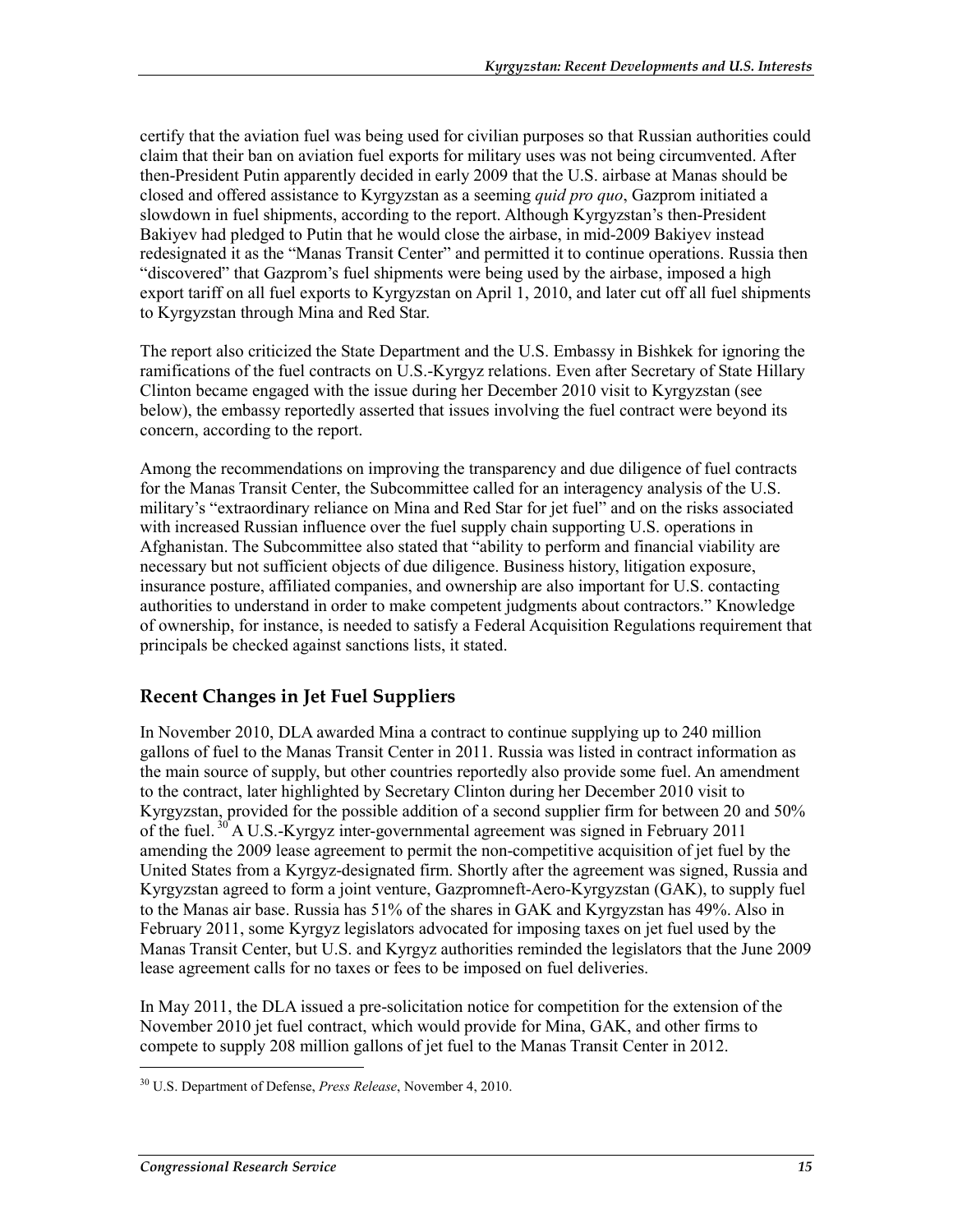The DLA placed its first order for fuel with GAK on September 26, 2011, to initially supply 20% of the Transit Center's aviation fuel needs (estimated at up to 12 million gallons per month), potentially reaching 50% or more by the end of the year. According to one report, the fuel is directly supplied from Gazprom's oil refineries and transported by the Russian Transoil company to the transit center.<sup>31</sup>

On October 26, 2011, the DLA announced that it had awarded a one-year contract for 2012 for the provision of fuel to the Manas Transit Center to World Fuel Services Europe (WFSE), a subsidiary of a U.S.-based firm. Under the contract, WFSE will cooperate with GAK to fulfill the aviation fuel needs of the Transit Center. WFSE is to provide a minimum of 10% of the fuel requirements of the Transit Center and a maximum of 100%, but GAK may eventually be called upon to provide up to 90% of the monthly aviation fuel supplies based on its capabilities and performance. The new contract does not mention any role for Mina Corporation in providing fuel. The U.S. Embassy in Bishkek stated that the new contract aimed "to ensure a stable, secure, and uninterrupted supply of fuel" to the Transit Center. $32$ 

<sup>&</sup>lt;sup>31</sup> Deidre Tynan, "Kyrgyzstan: Manas Fuel Contract Goes to Kyrgyz-Russian Venture," Eurasianet, September 27, 2011; *CEDR*, September 28, 2011, Doc. No. CEP-950073.

<sup>32</sup> U.S. Department of State, Embassy of the United States in Bishkek, Kyrgyzstan, *Manas Fuel Contract Award*, October 27, 2011; Deirdre Tynan, "Kyrgyzstan: The End of an Era at Manas Air Base," *Eurasianet*, October 27, 2011.